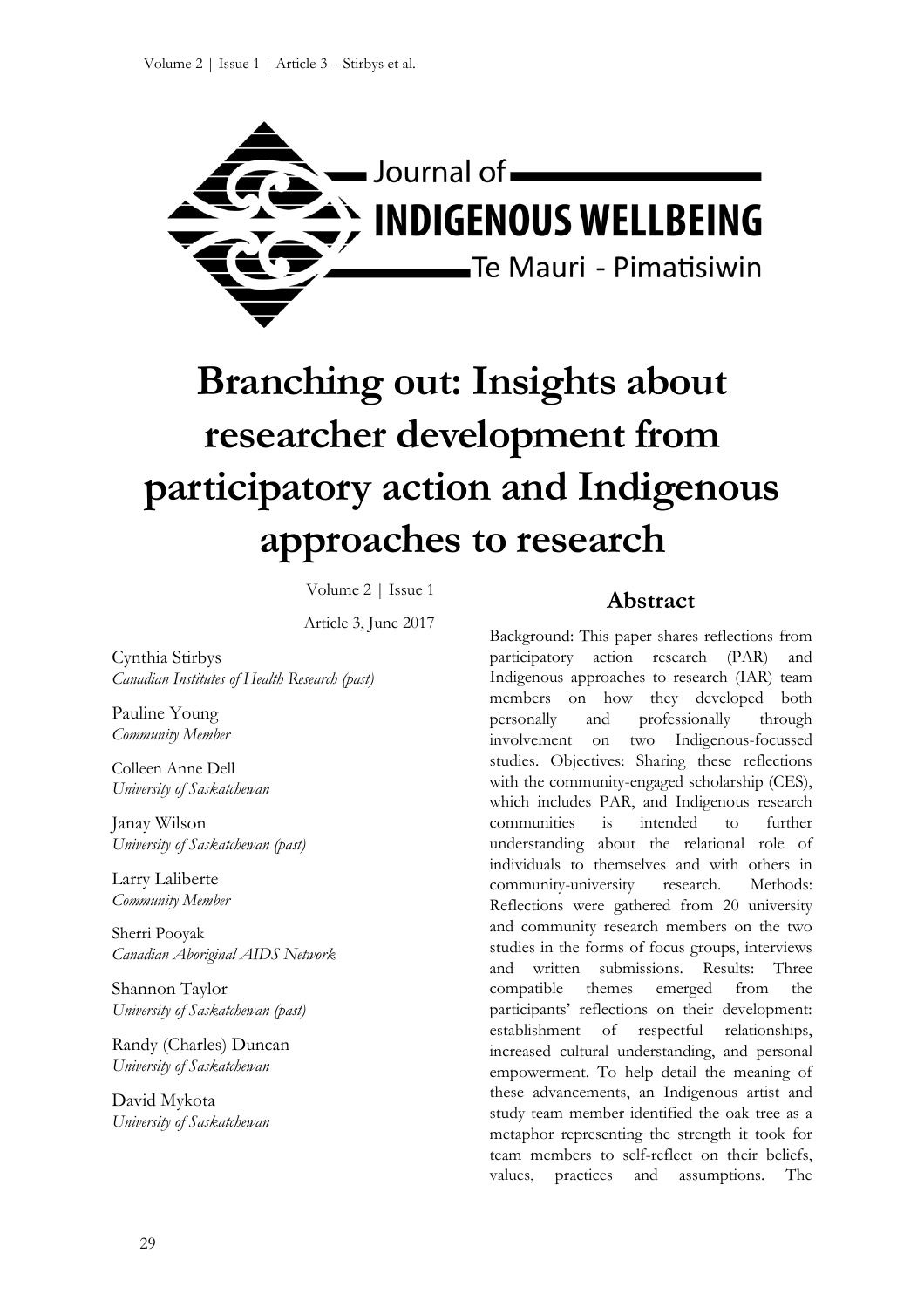metaphor is applied to present the results. Conclusion: Branching outside the boarders of discipline-specific scholarship, and intersecting two traditions in a unique and culturally rooted way, has contributed meaningful insight on researcher development in community-engaged scholarship.

**Keywords:** Indigenous Research Approaches; Community Engaged Scholarship, Participatory Action Research, researcher wellbeing, researcher development.

**Acknowledgements.** This work was inspired by the devotion of the late Elders Joyce Paul and Campbell Papequash, and by extension the communities from which they are from. We would like to also appreciatively acknowledge the authors' various ties to multiple communities, too many to name, that shape who we are and how we see and belong.

## **Introduction**

Community-university engagement has a long, interdisciplinary tradition in the social sciences. There is a history of action oriented (Lewin, 1948/1973), participatory (Freire, 1970) and community-based (Israel, Schurman, & House, 1989) research, for example, within education, geography, sociology, anthropology, feminist, and more recent public health disciplines (Israel et al., 1989; Stringer, 2014; Tandon, 2002). Although much of this work initiated from North America, in large part it "grew out of experiences in the developing world" (Israel, Schulz, Parker, & Becker, 2001, p. 183). Today, understandings of the broad area of community engaged scholarship (CES) vary across the globe and "as a field of practice…[there is] very little conceptual or theoretical material on which to draw" (Kajner, 2015, p. 16).

In Canada, a frequently referenced definition of CES is that of the Community-Campus Partnerships for Health: it "involves the faculty member in a mutually beneficial partnership with the community and results in scholarship deriving from teaching, discovery, integration, application or engagement" (Jordan, 2007, p.3). Canada's history of CES has unique features, such as the prioritisation of Indigenous foci, its relationship to the call for increased accountability within academia, and specific social influences on its development (e.g., establishment of the Social Science and Humanities Research Council's Community-University Research Alliances Grants Program; Barreno, Elliott, Madueke, & Sarny, 2013; Hall, 2013).

There is a general consensus in the CES field that it is a form of collaborative inquiry between the community and academia (Community-Campus Partnerships for Health, 2015; Metzger & Szekeres, 2010). Minor attention, however, has been paid to the specific role of team members. Given the current dearth of scholarship on CES in Canada and elsewhere, including Australia (Lloyd et al., 2016), there is potential for insight to be gained from allied fields, including community-centred research approaches such as participatory action research (PAR) and Indigenous approaches to research (IAR). This paper shares how PAR and IAR team members developed both personally and professionally through involvement on two Indigenous-focussed studies. Reflections were gathered from 20 university and community research members on the two studies in the forms of focus groups, interviews and written submissions.

This paper begins by briefly reviewing the literature on PAR and IAR, as they guided the two original studies. PAR recognises the significant role of team members in universitycommunity engaged partnerships and IAR acknowledges the multiple ways of knowing team members contribute beyond dominant Western science. This establishes the context for reviewing three compatible themes that emerged from the researchers' reflections on their related personal and professional development from participating in the two studies: the establishment of respectful relationships, increased cultural understanding and personal empowerment. To help detail their meaning, an Indigenous artist (Pauline Young) identified the oak tree as a metaphor representing the strength it took for the team members from the two studies to self-reflect on their beliefs, values, practices and assumptions. The metaphor is applied to present the results. The paper concludes by sharing that branching outside the boarders of discipline-specific scholarship, and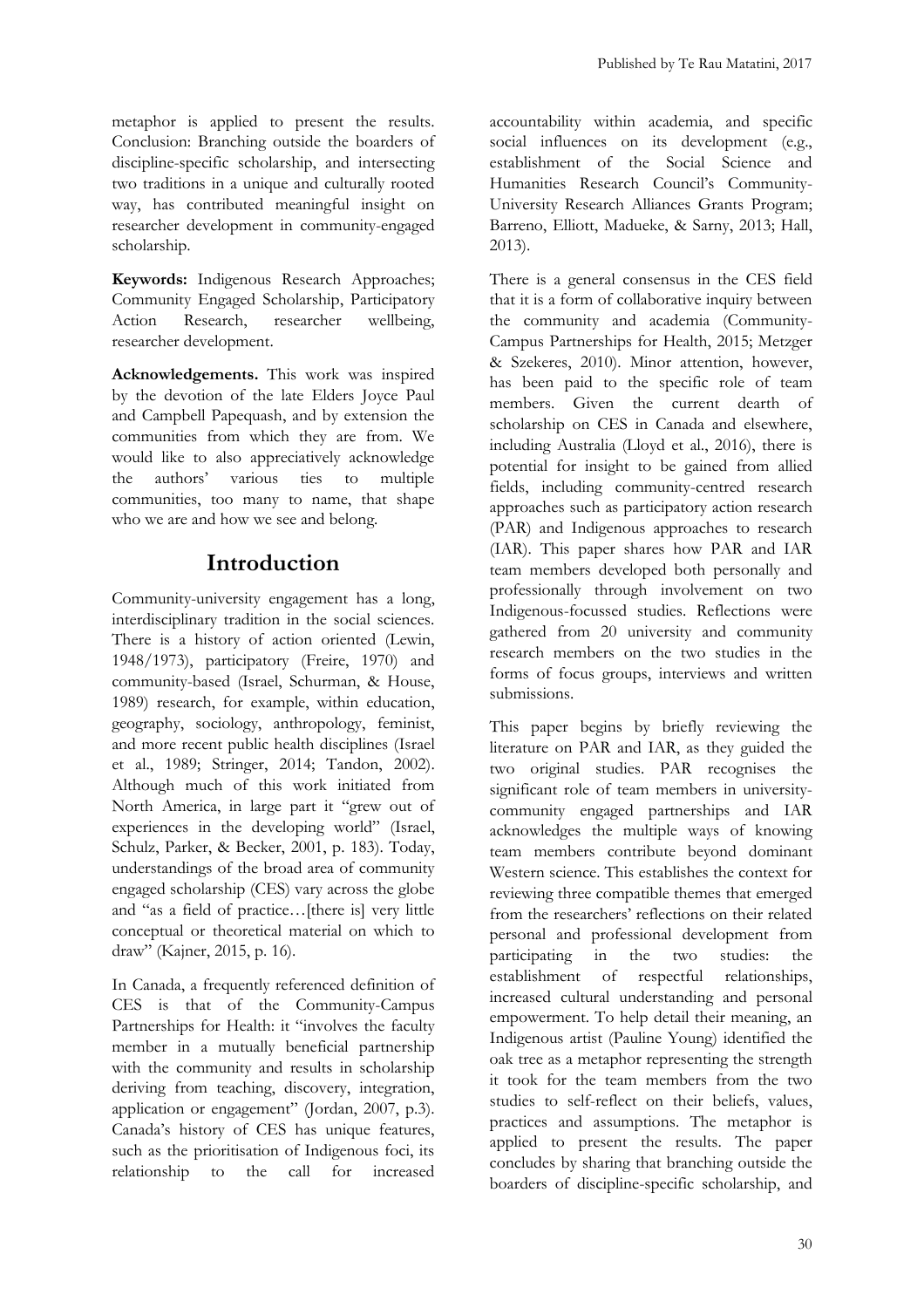intersecting two traditions in a unique and culturally rooted way, can contribute meaningful<br>insight on researcher development in insight on researcher development in community-engaged scholarship.

## **Literature Review**

#### **Participatory Action Research**

Participatory action research developed in the 1950s from studies in low income countries that were designed to create "social and individual change through engaging diverse people in the research process" (Reid, Brief, & LeDrew, 2009, p. 12). Taking on varied forms (e.g., agroecosystem analysis, participatory rural appraisal), action research traditions continued to expand in response to criticisms of conventional Western research being an exclusive, top-down and academic driven process (Chambers, 1994; Chevalier & Buckles, 2013; Reid, Tom, & Frisby, 2006; Zolner, 2003). It has been consistently recognised over PAR's history that meaningful change is highly dependent on strong partnerships between researchers and the community (Baum, MacDougall, & Smith, 2006).

PAR attempts to broaden traditional forms of positivist research by "encompass[ing] approaches to research that are collaborative, inclusive, and action-oriented" (Reid et al., 2009, p. 12). It is premised on a combination of researchers' participation in society, engagement through action (with acknowledgement of history), and creating and challenging knowledge through research (Chevalier & Buckles, 2013). PAR is frequently described as more of a guiding philosophy for conducting research, than it is a specific method (Israel, Eng, Schulz, & Parker, 2005; Olshansky, 2008). Ultimately, PAR aims to "dismantle an academic monopoly on the definition and employment of knowledge" and "empower people through the process of constructing and using their own knowledge" (Miller & Brewer, 2003, p. 225).

Community-centred research approaches like PAR require academic researchers to broaden beyond what has conventionally been identified in Western science as the role of a researcher – the objective, dispassionate and unattached scientist (Myrdal, 1969). This includes selfreflection about the researcher's personal and

professional development, and not just that of the community and its members they are working with and for (Chevalier & Buckles, 2013; Kindon, Pain, & Kesby, 2007; Swantz, 2008). Although this is recognised interpersonally amongst researchers, not a lot is documented in the literature. It was only in 2010 that Jack Whitehead's keynote speech at the Seventh Annual Action Research Conference reflected on his development both personally and professionally as a researcher in PARguided studies (Whitehead, 2010).

#### **Indigenous Approaches to Research**

The history of research undertaken in Indigenous communities across the globe, including among First Nations, Inuit and Métis in Canada, has not for the most part committed to respectful engagement. This is particularly evident in the design of research studies where Western worldviews have dominated to the exclusion of Indigenous beliefs, values and practices (Dell et al., 2011; Hall, Dell, Fornssler, Hopkins, & Mushquash, 2015; Mann, 2005). For example, reciprocity is a foundational value within many Indigenous beliefs systems, however, Western research practices have tended to *take* information without *giving back*. This has had multiple negative and sustained colonising effects within Indigenous communities (Dua, 1999; Holmes, Stewart, Garrow, Anderson, & Thorpe, 2002; Rowan et al., 2015; Smylie et al., 2003; Tuhiwai-Smith, 1999).

PAR's commitment to partnership, as reviewed above, highlights the importance of developing open and trusting relationships among team members in a study (Macaulay et al, 1999). This compliments the increasing scholarship on Indigenous approaches to social science research, in Canada and globally, involving both Indigenous and non-Indigenous partners and the prioritisation of Indigenous ways of knowing (David & Reid, 1999; Rowan et al., 2015). IAR generally focus on "center[ing] Indigenous knowledge and processes in research that is community-driven in both design and implementation, that has direct application within the communities, and that facilitates rather than obstructs the sharing of knowledge" (Popvici, 2013, p. 10).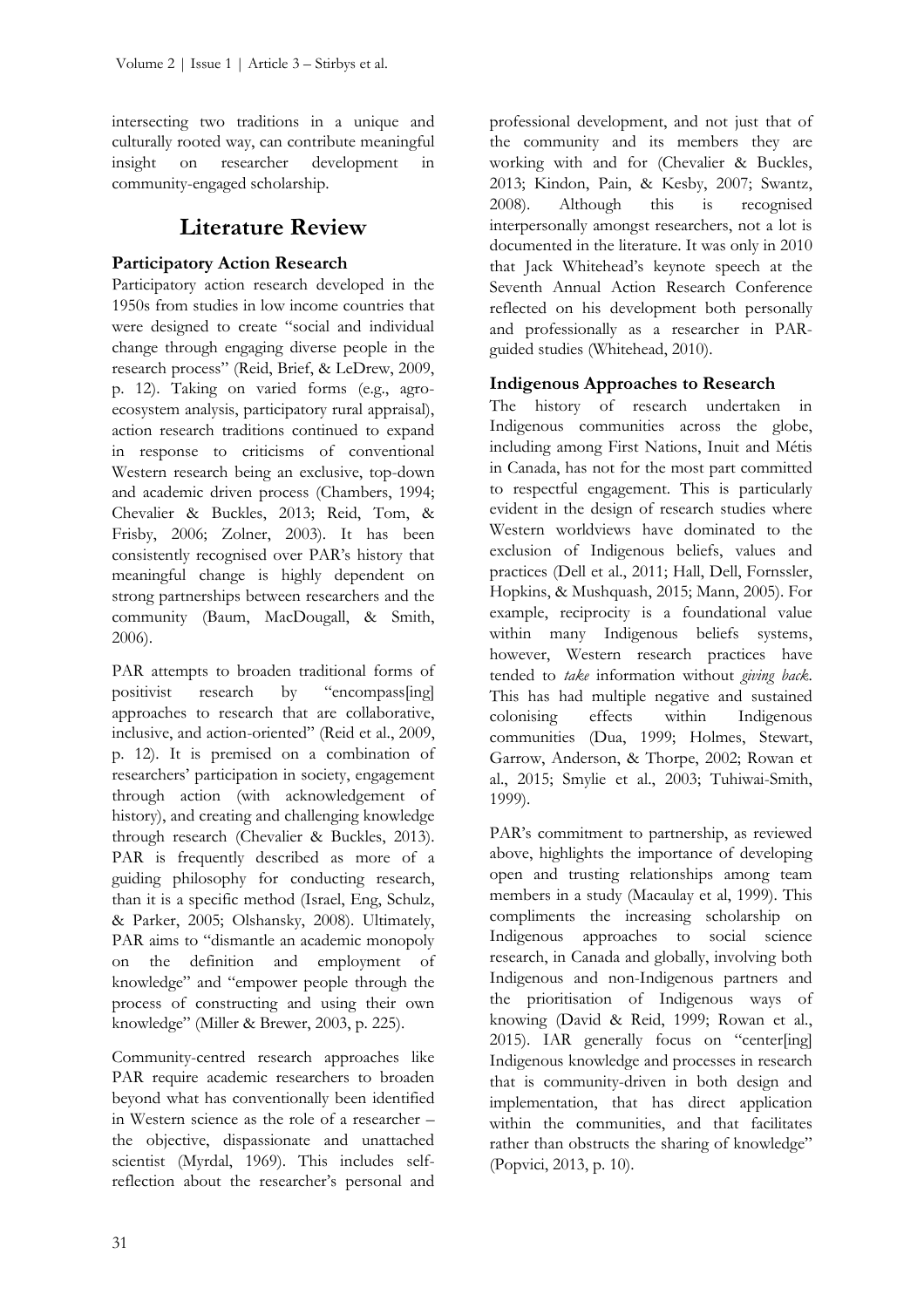Kovach (2010) cautions that while Indigenous research methodologies are allied with some Western qualitative approaches, such as PAR, they do remain distinct. For example, IAR account in detail for non-Western ways of knowing. To illustrate, Indigenous researcher Michell (2009) reflects that "[t]here are times in the research process where we need to take a break, build a fire, drink tea, and share berries and bannock. We allow our thinking to digest what we have learned. We experience the ethical space of spirit becoming physical. The berries that nourish our thinking become a part of our living/talking/experiencing/being" (p. 71). There is no similar understanding documented within PAR research.

IAR have claimed for some time the impracticality of considering the researcher only in the context of their research (Weber-Pillwax, 2001). Wilson (2008) states: "It is clear that the nature of the research that we do as Indigenous people must carry over into the rest of our lives. It is not possible for us to compartmentalize the relationships that we are building apart from the other relationships that make us who we are" (p. 107). Indigenous researchers frequently face a paradox in undertaking research—they are largely trained using Western methods to design, observe, report and disseminate data, but little attention has been allotted to their role as a researcher, and oftentimes with the complexities of being a researcher in their home community (Tuhiwai-Smith, 1999). Some Western derived research does push back against positivist scientific approaches, such as anti-oppressive practices and feminist methodologies', and focus on researcher self-reflection, but it is limited and even more so within a cross-cultural context.

## **Research Projects**

The reflections of team members from two PAR and IAR informed studies were gathered for this paper: a Canadian Institutes of Health Research funded project titled *From Stilettos to Moccasins* (FSM), and a study funded by the Saskatchewan Health Research Foundation titled *Saskatchewan Team for Research and Evaluation of Addictions Treatment and Mental Health Services* (STREAM). Both projects have been guided by a First Nations Elder, traditional knowledge keepers and cultural practitioners, and involved Indigenous and non-Indigenous individuals with lived experience, academics, students, community members, treatment providers, and government and organisational representatives. Several individuals overlapped between the two studies.

The FSM research project was funded from 2006 to 2014 with operating and knowledge translation grants. This community-directed project was spearheaded by the National Native Addictions Partnership Foundation and the Canadian Centre on Substance Abuse in partnership with Carleton University and the University of Saskatchewan. The research focused on the healing journeys of criminalised First Nations, Inuit and Métis women from drug abuse. The project initiated with an in-person team meeting, guided by the wisdom and cultural knowledge of Elder Paul Skanks and the late Elder Joyce Paul. The team's starting point was assuring respect for the research participants who would be asked to share their stories of healing in the study. This required the apriority development of respectful and knowledgeable relations and engagement among the team members. With findings from the study established over the next six years, the project concluded with members of the original team and several research participants meeting in-person to translate the findings into community products, including a song, music video and community workshop titled *From Stilettos to Moccasins* (Dell, Gardipy, Kirlin, Naytowhow, & Nicol, 2014), available at: http://www.addictionresearchchair.ca/creatingknowledge/national/aboriginal-women-drugusers-in-conflict-with-the-law/.

The STREAM study was funded in 2009 and concluded in 2013. Guided by an advisory committee comprised of a First Nations Elder, community leaders, researchers, individuals with lived experience, and cultural practitioners, the goal was to develop a research strategy to improve understanding of culturally appropriate addiction treatment and mental health services for First Nations and Métis in the province of Saskatchewan in Canada. Given the crosscultural composition and diverse experiences of the team members, STREAM's Elder, the late Campbell Papequash, and helper (*O ska pi yoos*)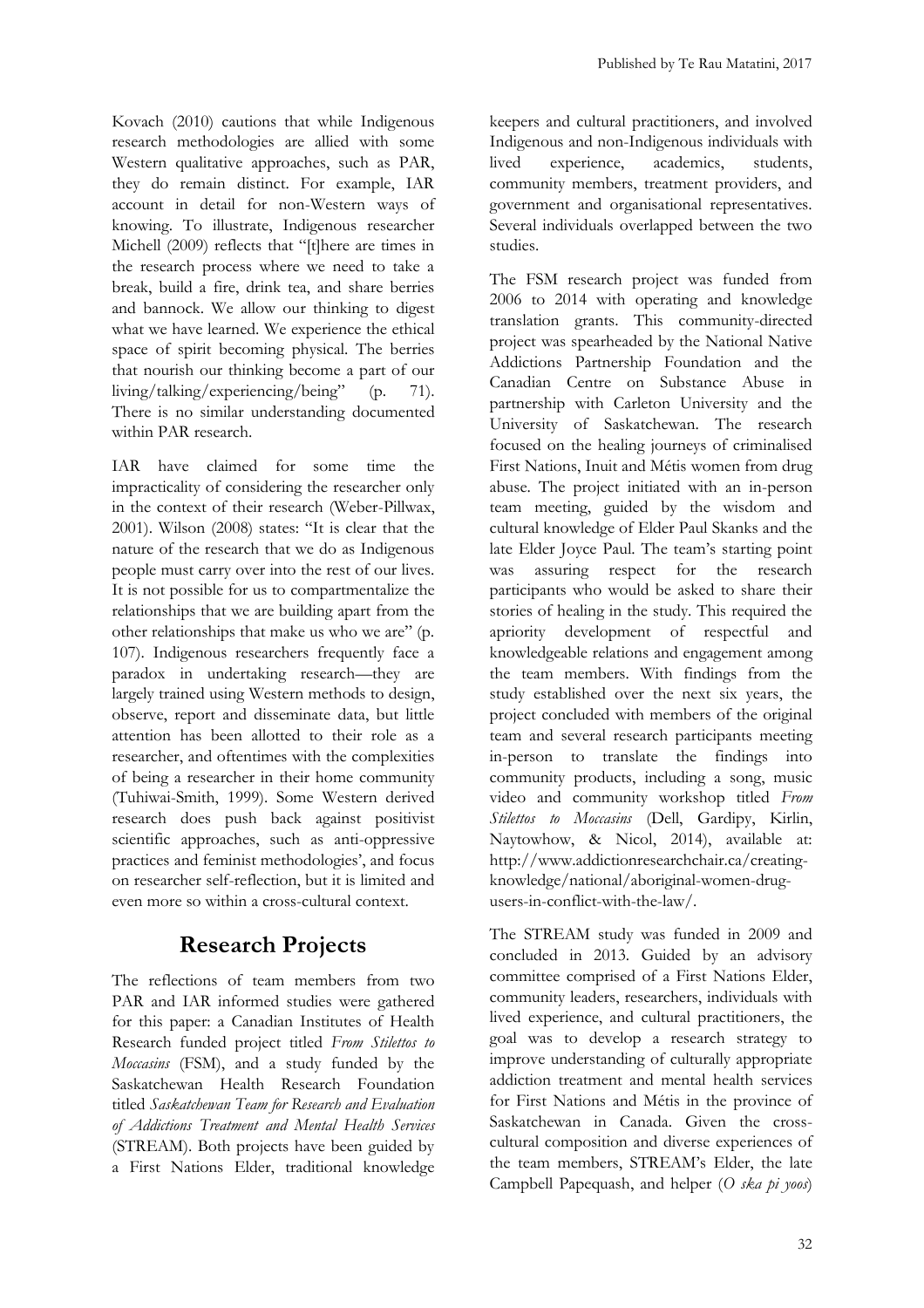Larry Laliberte, identified the need to begin the study by hosting an Indigenous cultural awareness gathering to increase members' understanding of Indigenous knowledge to better facilitate communication and collaboration among themselves and the communities they were to work alongside. A three-day gathering was held in October 2010 and consisted of historical and contemporary teachings and a traditional pipe ceremony. This was followed by attendance at Elder Papequash's culture camp in the spring of 2011, 2012 and 2013 at Key First Nation in Saskatchewan. The culture camp focused on traditional teachings and ceremonies, including participation in a traditional ceremonial sweatlodge. Resulting publications and other knowledge translation products (e.g., DVD) reflecting STREAM's work blended Western and Indigenous knowledge in the research process and amongst team members (Dell et al., 2011; Fornssler, McKenzie, Dell, Laliberte, & Hopkins, 2013; Tempier, Dell, Papaquash, Duncan, & Tempier, 2011). See http://www.addictionresearchchair.ca/creatingknowledge/provincial/s-t-r-e-a-m/.

## **Gathering Reflections**

Reflections were gathered from 20 unique team members on the two research projects, noting members' roles could not always be easily categorised as either *university* or *community*; for example, one team member is an academic researcher who is a First Nations community member with lived experience of healing from drug abuse. At the same time, data shared by Indigenous and non-Indigenous team members were not compared because an Indigenous identity did not equate with Indigenous cultural understanding among the participants. A total of 18 FSM team members shared their reflections on personal and professional development through focus group participation (n=11), interviews (n=6) and a written submission  $(n=1)$ . The in-person focus group was 90 minutes in length and the interviews were by telephone and 25 minutes on average. They were led by various authors on this paper. Respondents represented the diversity of members of the study team—by roles, gender and Indigenous and non-Indigenous

background. The goal of collecting the reflections was to provide insight into: (1) their role in the research project and how they got involved, (2) how they developed personally and professionally from their participation in the study (about research, themselves, and others), if at all (3) what, if anything, contributed to this development, and (4) a definition of respect within the project and its role, if any, in their development.

Fourteen team members participated in STREAM's Aboriginal cultural awareness 3-day gathering, with participant evaluations completed at the end of each day. Participants commented on logistics of the event, content presented by the late Elder Papequash, the take home message of each day, the impact of the session personally and professionally, and how the knowledge gained, if any, would benefit the work of STREAM. A total of 9, 8 and 7 evaluations were completed each day (i.e., not everyone completed one each day, some people did not attend each day or full days). A group of six of the most active participants of STREAM also met with Elder Papequash one month following the original gathering to reflect on their experiences in the areas above in the form of a focus group. It was 120 minutes in length and led by one of the authors.

The collection of reflections for this paper, and their analysis, was designed as a phenomenological, qualitative examination of multiple participants' perspectives, enabling subjective experiences and meanings to guide the process (Berg, 1998; Boyatzis, 1998). Congruent with phenomenology, the chosen methods of collecting the reflections (interviews, focus groups, written submissions) were deemed the most appropriate as they allowed for a prioritisation of individuals' creation of meaning based on their experiences (Denzin & Lincoln, 2008; Patton, 2002). At the same time, this approach recognises others' perspectives as the mechanism through which individuals' stories collaboratively unfolded (Creswell, 2013). Authors on this paper, representing Indigenous and non-Indigenous and community and university backgrounds, participated in all states of the data collection and analysis (e.g., ranging from an Elder's prayer before a focus group to theme identification in the collected data).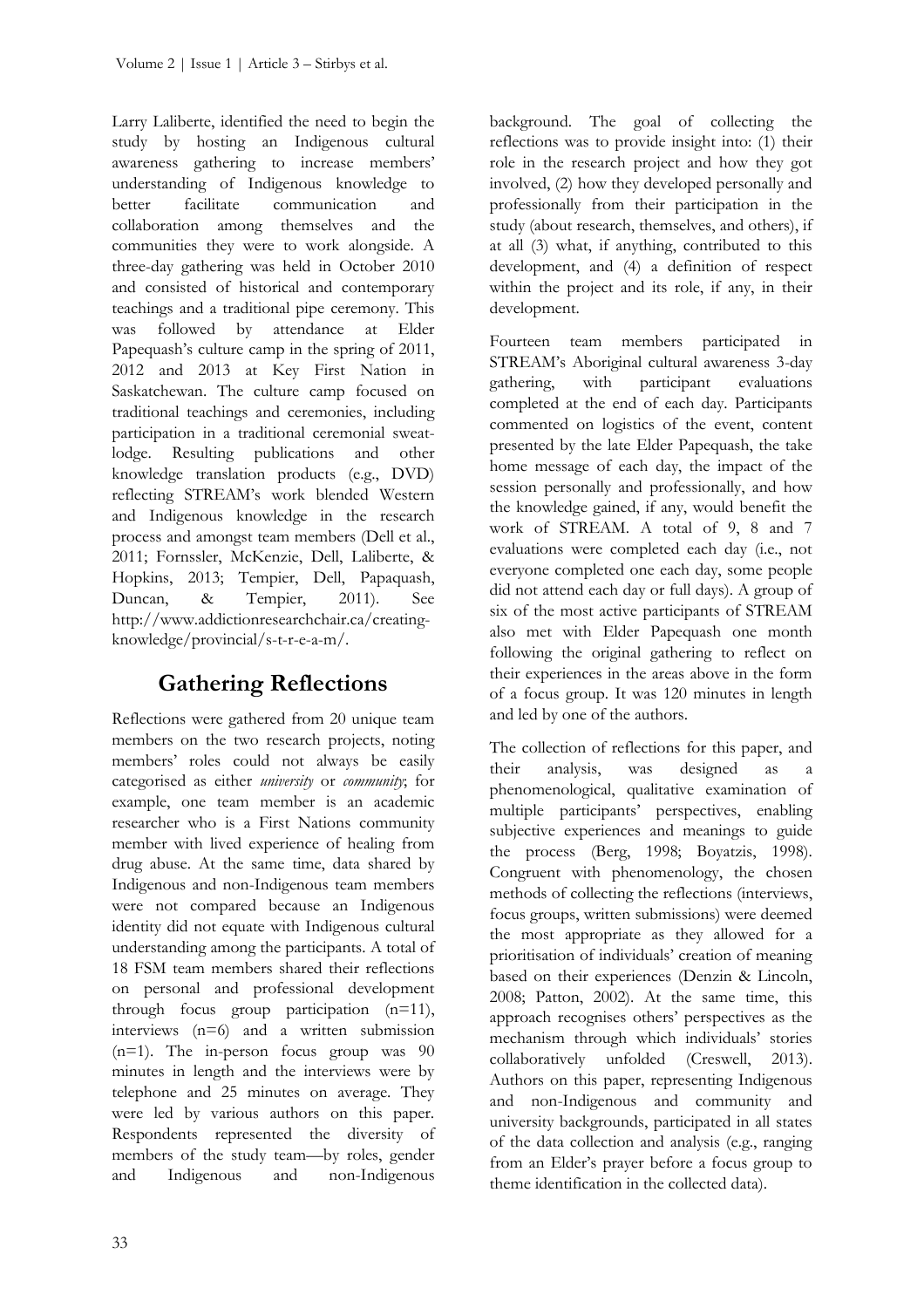The analytic approach was specifically informed by the phenomenological work of Moustakas (1994) and by a data-driven method of coding. Applying a phenomenological approach prioritised the team members' experiences in the community engaged scholarship field where limited reflection and research specific to the focus of this paper is documented. An inductive approach to data analysis allowed for "silenced voices or perspectives inherent in the information [to] be brought forward and recognized" (Boyatzis, 1998, p. 3). Further, developing codes inductively through a thematic analysis offered a specific and culturally competent lens through which to view the data (Thorne, 2000). This supported the prioritisation of Indigenous ways of knowing in understanding the data.

#### **Results and their Contribution**

Three compatible themes emerged from the reflections of the team members from the two studies about how they developed personally and professionally as a result of their participation in an Indigenous-focussed, PAR project. First, the FSM team members highlighted their establishment of respectful relationships. One participant shared: "These respectful relationships contributed to my growth. For example, I gained good knowledge about how to treat people. How they want to be treated. How to move with people and how to be kind at the hardest moments. How to be flexible with people and roll with the punches" (FSM Interview; See Figure 1 for more illustrations).

"We learned from one another, with non-judgmental attitudes and being open to hear each other no matter where they are from…There was a desire to learn from others' experience: being kind and generous" (FSM Interview).

"I think that being a part of this project has definitely helped me to be more open with people." (FSM Interview).

"I saw respect being demonstrated throughout the entire process of the project, from the beginning in the choice of words that were used in the interview guide….And as the project progressed, I felt that all members of the team were respected. Everyone was kept up to date with the progression of the project and given praise for hard work done" (FSM Focus Group).

"It has changed me professionally by improving my communication skills as well as interpersonal skills, which has proved to be very important in my current and future jobs and careers" (FSM Focus Group).

"If respect is present you are more in unity with everyone around you" (FSM Focus Group).



"At first I was wary of working with researchers, but I knew the Principle Investigator and it was because of this relationship that I believed we could all work together. Together we [research team members] worked hard to achieve this – honour and respect. This demonstrated that what was set out to do was possible. The work that was most gratifying was to see how the women themselves believed in the project and did their best" (FSM

"This project demonstrated that [a] project could be done with respect and honour as many projects are not done this way. It was about long-term relationship building" (FSM Interview).

"These respectful relationships contributed to my growth. For example, I gained good knowledge about how to treat people. How they want to be treated. How to move with people and how to be kind at the hardest moments. How to be flexible with people and roll with the punches" (FSM Interview).

"This project has taught me to be open and more sensitive to people on a day to day basis because everyone has their own story, whether good or bad, that everyone can relate to on some level if the communication is there" (FSM Focus Group).

"How she [the Principal Investigator] talks to people, how she shows kindness. In turn, watching this allowed me to learn how to be inclusive of all voices. The PI never pulled rank. She never went ahead without getting everyone's say" (FSM Interview).

*Figure 1: Establishment of respectful relationships - FSM*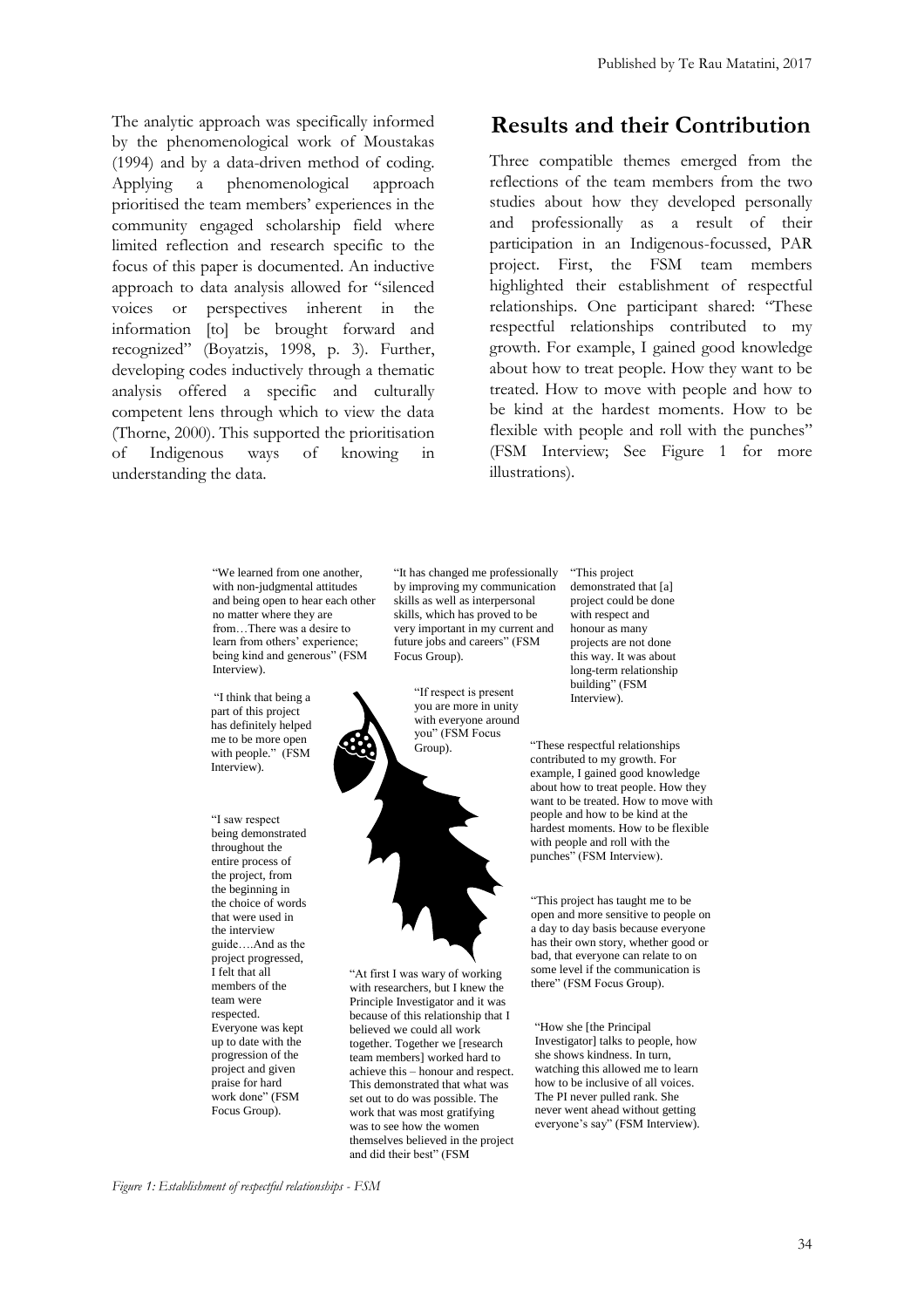The community-engaged literature references partnership development between community and university as key to achieving necessary project foundations such as authentic participation, sharing power within the research project, building trust and relationships among research participants, resolving ethical dilemmas, and ensuring sustainability of research outcomes (Israel et al., 2005). The FSM members' reflections supported this and contributed a relational understanding of respect. As identified by Elder Joyce Paul on the FSM team, "respectful relationships are the guiding force of the project; between university and community members as well as within each participating member, that is, their respectful and honest relationship with themselves" (personal communication, January, 2013). The work of Indigenous scholar Hart (2010) likewise acknowledges the importance of a

> "This project has shared so much with me about Aboriginality. I have learned so much from our project Elder, and will carry that with me to other research projects I become involved in" (STREAM Written Submission).

"No one was afraid to give their opinion and teach others who don't know. For example, during the smudge ceremony I was nervous but later was comfortable and no one ever made me feel like an outsider. I felt when I didn't know, others were willing to teach me. They shared through telling stories in their personal journey. Never did I feel they were offended by me being non-Native". (STREAM Written Reflection).

"What a great bunch of people. Willing to venture out of their comfort zone. It is wonderful to see and feel" (STREAM Verbal Reflection).

"I really learned a lot from this session. About my culture and way of life" (STREAM Written Submission).

> "I felt what I didn't know others would teach me. I felt accepted by the research team even though I am non-Indigenous" (STREAM Written Submission).



"STREAM is being given knowledge and understanding, and can incorporate that into their ways of doing things in order to make effective and culturally appropriate decisions concerning addictions" (STREAM Verbal Reflection)

"I would like to thank you for this opportunity to continue my healing, with the goal to assist other Indians in need" (STREAM Written Submission).

"This personally reinforced my identity, culture, language and values and how important these are to me" (STREAM Verbal Reflection).

"Campbell's talk about Aboriginal history and colonialism, and his stories about his experiences in residential schools appeared to be very powerful for some of the participants. They were difficult to hear, and brought back memories for some, but their validity and truth were acknowledged. The need for identity as a tool for healing as well as the importance of crosscultural understanding were also acknowledged and identified as necessary to working together in a meaningful way" (STREAM Written Submission).

"This experience complimented my spirit. It made me think about my life.... While the Elder was praying I asked him to help me and my spirit" (STREAM Written Submission).

*Figure 2: Cultural understanding - STREAM*

the importance of gaining a cultural understanding. One shared: "No one was afraid to give their opinion and teach others who don't know. For example, during the smudge ceremony I was nervous but later was

mistreat any form of life" (p. 79).

comfortable and no one ever made me feel like an outsider. I felt when I didn't know, others were willing to teach me. They shared through telling stories in their personal journey. Never did I feel they were offended by me being non-Native" (STREAM Written Reflection; See Figure 2 for more illustrations).

comprehensive understanding of respect in his work, sharing "While I have noted several definitions of respect (Hart, 2002), Ida Moore (nee Brass, 2000) has explained that respect is described in the Muskéko-ininiw term kisténitámowin, or "to take care to never

Second, the STREAM team members identified

35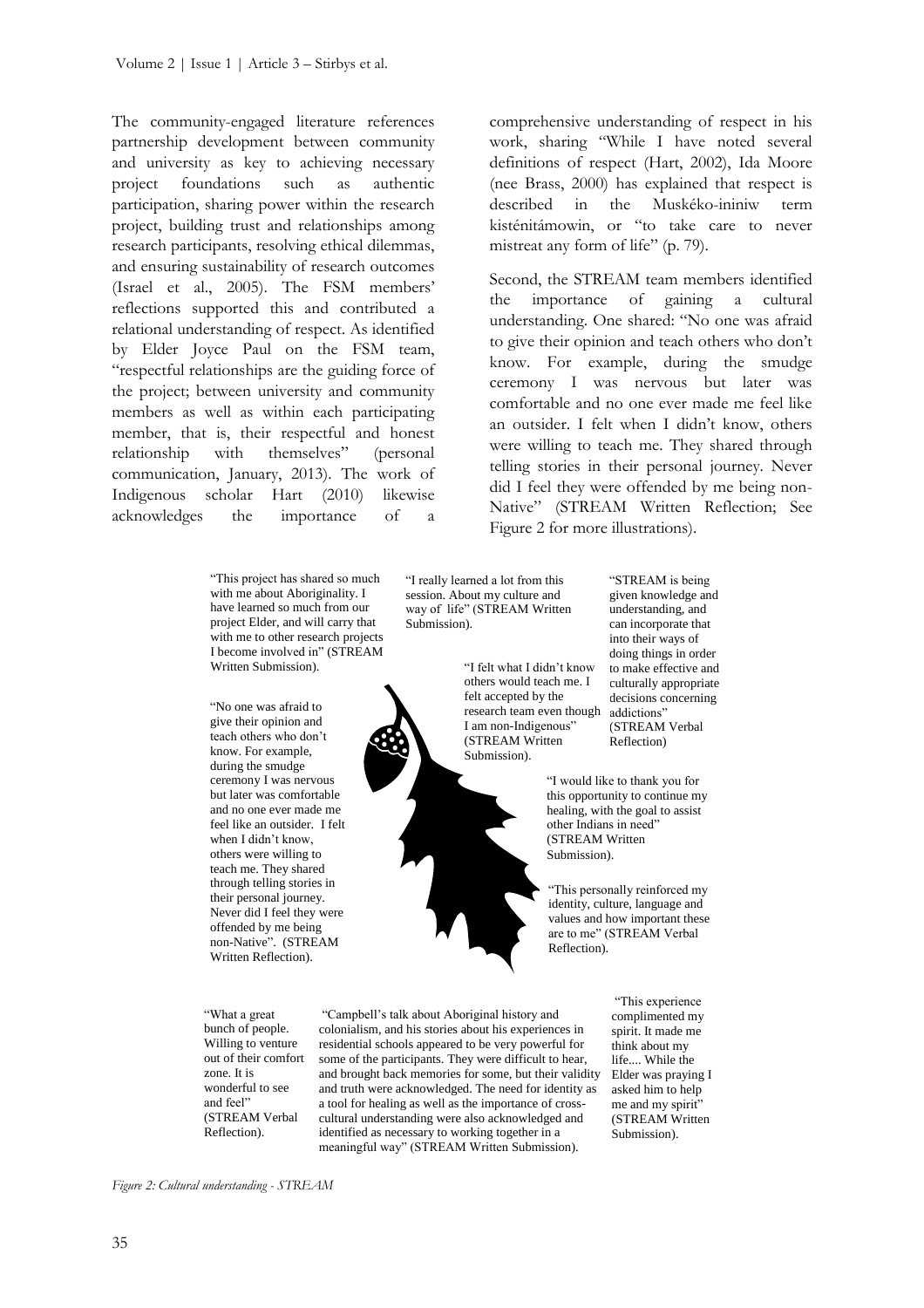In the continually emerging area of communityengaged scholarship limited attention has been paid to culture and diversity to date. The STREAM members highlighted the necessity of such an understating in their Indigenousfocussed PAR study. The history of PAR, and specifically the pioneering work of Kurt Lewin (1948/1973), is grounded in race relations. His work focussed on blending theory and practice and challenged researchers to turn research outcomes into civic and political action. Taking this further, the Indigenous research literature imparts that it is about facilitating rather than obstructing the sharing of knowledge, including challenging culturally embedded knowledge domains (Popovici, 2013). Elder Campbell Papequash of the STREAM project wisely shared: "There are few people in each of the

> "There was such a gentle and caring approach to the project that it didn't feel like research. It felt more like reaching out to these women to hear their stories that no one else in society would take the time to hear. It was about listening and giving them a voice. I never thought research could accomplish something like this" (FSM Interview).

 empowered" (FSM "Camaraderie developed because the women experienced the research process together. In the first meeting, giving the pearl was like a seed planted and nurtured along so they looked forward to seeing each other again. No doubt the women bonded. Educated women and those working towards education are at the same place. Together they were Focus Group).

"This research process [is] slower but outcomes stronger and [a]s a new researcher opened my eyes on how to do research – step back from [being] an 'expert'. Despite having a degree, it doesn't mean I know everything. A lot of academics need to experience that." (FSM Interview).

Published by Te Rau Matatini, 2017

many tribes across this great sacred land that have survived to this day, that have kept their teachings, language and ceremonies alive. Although the traditions may differ over a period of time from tribe to tribe, there is a common thread that runs throughout them all and no way is better than the other" (Papequash, 2011, p. 239).Third, members on both projects emphasised their sense of empowerment gained through participation in the studies. One participant shared: "I learned about who I am as an Aboriginal woman, it reinforced my identity. I realised how much I don't know about who I am" (STREAM Interview). A FSM participant simply stated: "We were committed and empowered" (FSM Focus Group; See Figure 3 for more illustrations).

"Elder Campbell showed me how to talk to my spirit, and I am going to do that. I am going to talk in a healthy and loving way, to help me stop smoking". (STREAM Written Submission).

"You could see empowerment in how the questions were vetted before the interviewing began; how the interviews were given and delivered, how the process was inclusive between the researchers, the women and the interviews…everyone was kept in the loop" (FSM Focus Group).

> "I learned about who I am as an Aboriginal woman, it reinforced my identity. I realized how much I don't know about who I am" (STREAM Verbal Reflection).

"I enjoyed Campbell's stories of his own experiences, and was able to identify and relate with them. I was empowered and inspired by the session and by Campbell's experiences" (STREAM Written Submission).

"This project has not been easy because we are all so different but those differences have brought us together and that is what counts the most. I tap my moccasins to y'all old and new within this project. Y'all have done an amazing job" (FSM Interview).

"We were committed and empowered" (FSM Interview).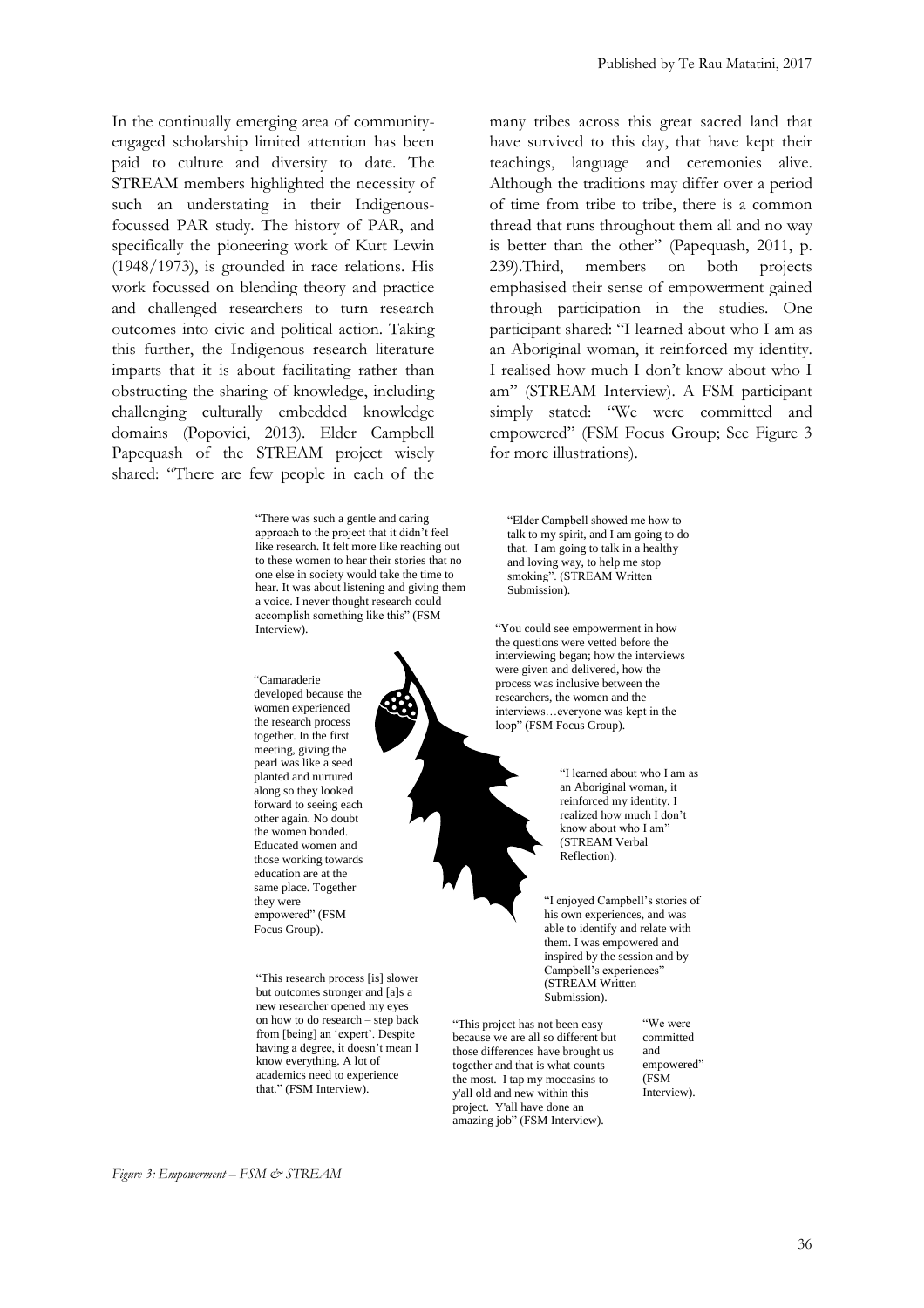Empowerment is a key feature of PAR and community-engaged research generally, but has mainly been confined to community member empowerment (Kerrigan et al., 2015; Macaulay et al., 1999; Wilmsen, 2008). There is some discussion of researcher empowerment in the literature, such as the co-learning scholarship, but not with specific attention to the individual researcher (Olshansk, 2008). The original work of Fiere (1970) spoke about the need for academics to be critically minded, but with a focus on community change. More recent, an academic article clarifying concepts about PAR spoke to engagement, and specifically Foucault's notion of power resulting from interactions, but potential for change in the researcher was again not acknowledged (Minkler, 2005).

Researcher empowerment is more so an inherent focus of Indigenous approaches to research (Whitehead, 2010), characterised by Wilson (2008) as a "ceremony that brings relationships together" (p. 8). He explains: "By reducing the space between things, we are strengthening the relationship that they share. And this bringing things together so that they share the same space is what ceremony is about. This is why research itself is a sacred ceremony within an Indigenous research paradigm, as it is about building relationships and bridging this sacred space" (p. 8). Ermine (2004, 2007) explains that an "ethical space of engagement" is a space in which Western and Indigenous worldviews and researchers can come together (2007, p. 194). Tait (2008) operationalises this "ethical space of engagement" by arguing that outsiders have moral and ethical obligations to non-Western knowledge and understanding that must be paramount in research with Aboriginal communities; this "ethical space facilitates [the] development of cross-cultural linkages that are ethically sustainable and strive for equality of thought amongst diverse human communities" (p.3).

Key to this ethical space of engagement for the researcher is self-reflection. The work of Bull (2010) highlights the importance of authentic relationships forming within this ethical space, noting it "enables researchers to understand and care about aspects of the specific Aboriginal interpersonal style and concepts about self and others, rather than operating on Western

assumptions about people" (p.17). This takes the original work on reflexivity in Western research, which focused on sharing the researcher's voice, to a completely new level (Hertz, 1997). Referred to as *insider research* for Indigenous researchers, Tuhiwai-Smith (1999) explains that there is a constant need for reflexivity, noting that "insider researchers have to have ways of thinking critically about their processes, their relationships and the quality and richness of their data and analysis" (p. 1). For example, Roberts (2005) reflects on how she was impacted doing research within her own community. She states "[t]he stories they shared were heart wrenching, illuminating, and profound and have forever changed me, both as a person and as a researcher" (p. 108). This understanding is in line with what Tuhiwai-Smith (1999) refers to as decolonising methodologies and Brant Castellano's (2004) focus on Aboriginal self-determination through the application of Aboriginal research ethics; these are methods of research that are rooted in Indigenous ways of knowing (Macaulay et al., 2007).

## **Reflection through Metaphor**

Metaphors have been both studied and theorised about within the social sciences (Lewis-Beck, Bryman, & Liao, 2004). Carpenter (2008) shares that specific to qualitative research designs, "[m]etaphors can be used to provide structure to the data; to understand a familiar process in a new light; to identify situationspecific interventions; and to evoke emotion" (Carpenter, 2008, p. 274). To illustrate, a 2013 community-based study examined access to health care for Aboriginal persons living with HIV and AIDS, and peer researchers began their interviews "…with the respondent selecting an image they brought with them or they identified from an on-site magazine that symbolized their experiences with care." (Canadian Aboriginal AIDS Network, 2013, p. 40). Based on evaluations of this approach, it was deemed effective for initiating two-way, open dialogue (Canadian Aboriginal AIDS Network, 2013).

Metaphors have been applied specifically by Indigenous scholars to introduce novel concepts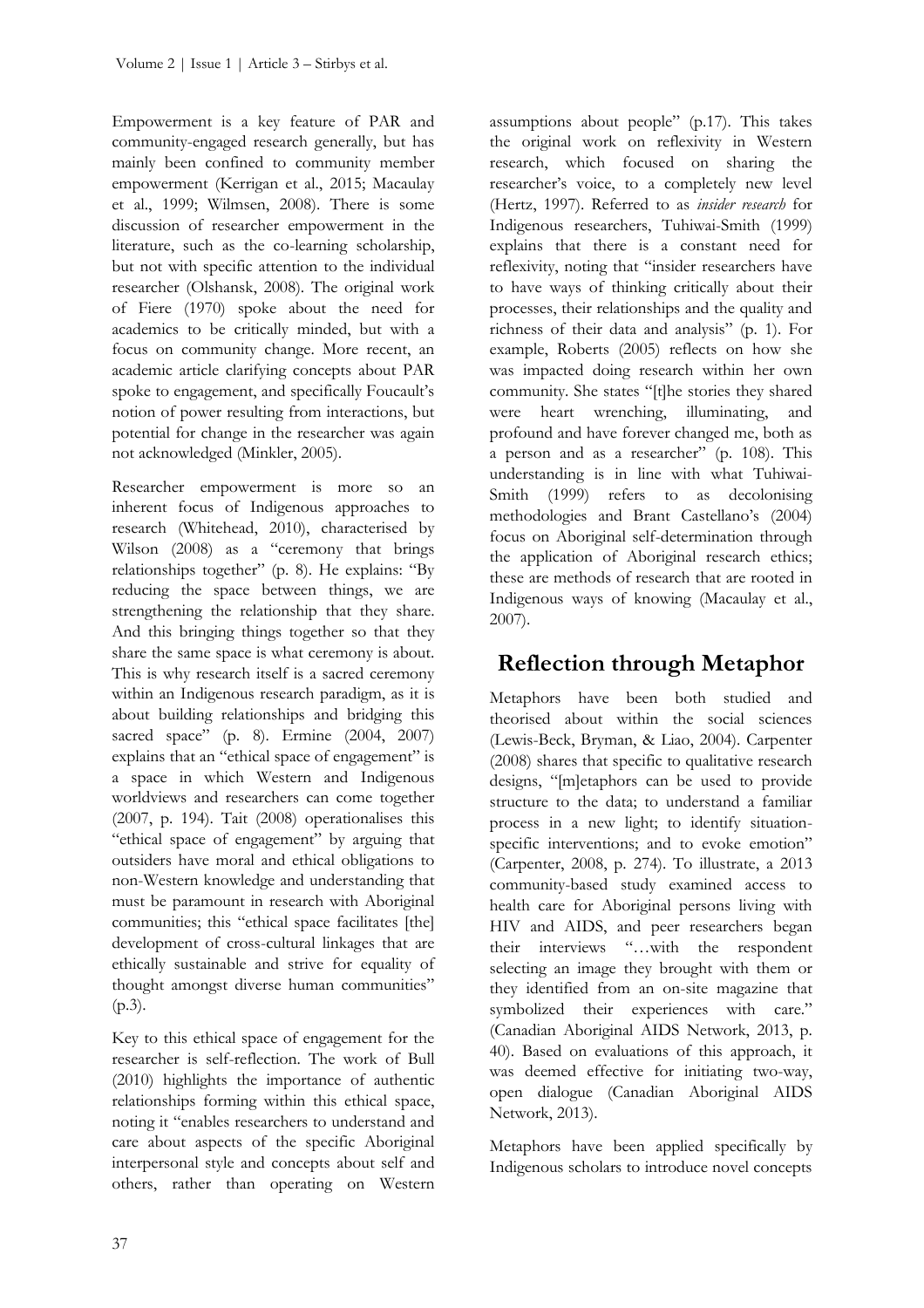that may not *fit* within the dominant paradigm (Jensen, 2006; Roberts, 2005). For example, Michell (2009) shares that he applied berry gathering as a metaphor in his writing about community-based research, with the understanding that "[t]he use of metaphors is a particular lens that helps people gain clarity about notions and concepts that are too complex to understand within the confines of academic discourse" (p. 66). This understanding shares certain similarity with other fields, such as arts-based research and knowledge translation strategies (Greenhalgh & Wieringa, 2011; McIntosh, 2010; Morey, 2011).

It is also well-established that Indigenous cultures support oral storytelling traditions to teach and share Indigenous ways of knowing and knowledge (Iseke & Brennus, 2011; MacLean & Wason-Ellam, 2006; McKeough et al., 2008). Metaphors oftentimes form an important part of the stories (Lewin, 1948/1973). For Canada's First Nations, Métis, and Inuit populations, "[s]torytelling is a traditional method used to teach about cultural beliefs, values, customs, rituals, history, practices, relationships, and ways of life" (First Nations Pedagogy Online, 2009). Given that there is limited attention to documenting the personal and professional development of team members in PAR projects, and likewise CES generally, a culturally meaningful metaphor and its corresponding story were chosen by an Indigenous artist and participant on the FSM project to help express the reflections of the members of the two studies in this paper.

The tree is culturally symbolic and meaningful to Indigenous peoples, as evidenced in sacred teachings and universal relationships of people with the land (Small, 2000). The oak tree was chosen by the artist for its historic symbolism of strength in Western culture. The oak tree also crosses cultures and is likely the most wellknown tree on the globe with 300-400 varieties in existence, and serving as an emblem of multiple countries and states. Although the oak tree does not have a specific known ceremonial significance for Indigenous peoples in Canada, all trees are vital to the health of humans (Elder B. Ermine, Elder C. Papequash & cultural knowledge keeper L. Laliberte, personal communication, January, 2013). Trees supply oxygen, food, shelter and medicine for human, animal and land survival. For example, the cedar tree bares traditional cleansing medicine for some First Nations (Blouin, 1993; Erichsen-Brown, 1988). It was also symbolically chosen as a gesture to Western knowledge and approaches by an Indigenous artist.

With the oak tree as the metaphor, the artist created two artistic renditions to help share the team members' reflections. Drawing 1 identifies key components of the oak tree. The story of the oak tree is that it can subsist for hundreds of years, with its roots growing straight into the earth (Datnow, 2010). Its branches intersect with breadth en masse. The oak leaves are a key source of nourishment for the tree, converting sunlight into energy. Annually, the oak's leaves are shed and flowers appear. Depending on the environment, the flowers may become acorns, in which a single seed can take between 6-18 months to mature, depending on the tree species. The odds that an acorn will become a tree are very low; "...for every 10,000 acorns, only one will become a tree" (Datnow, 2010, p. 51).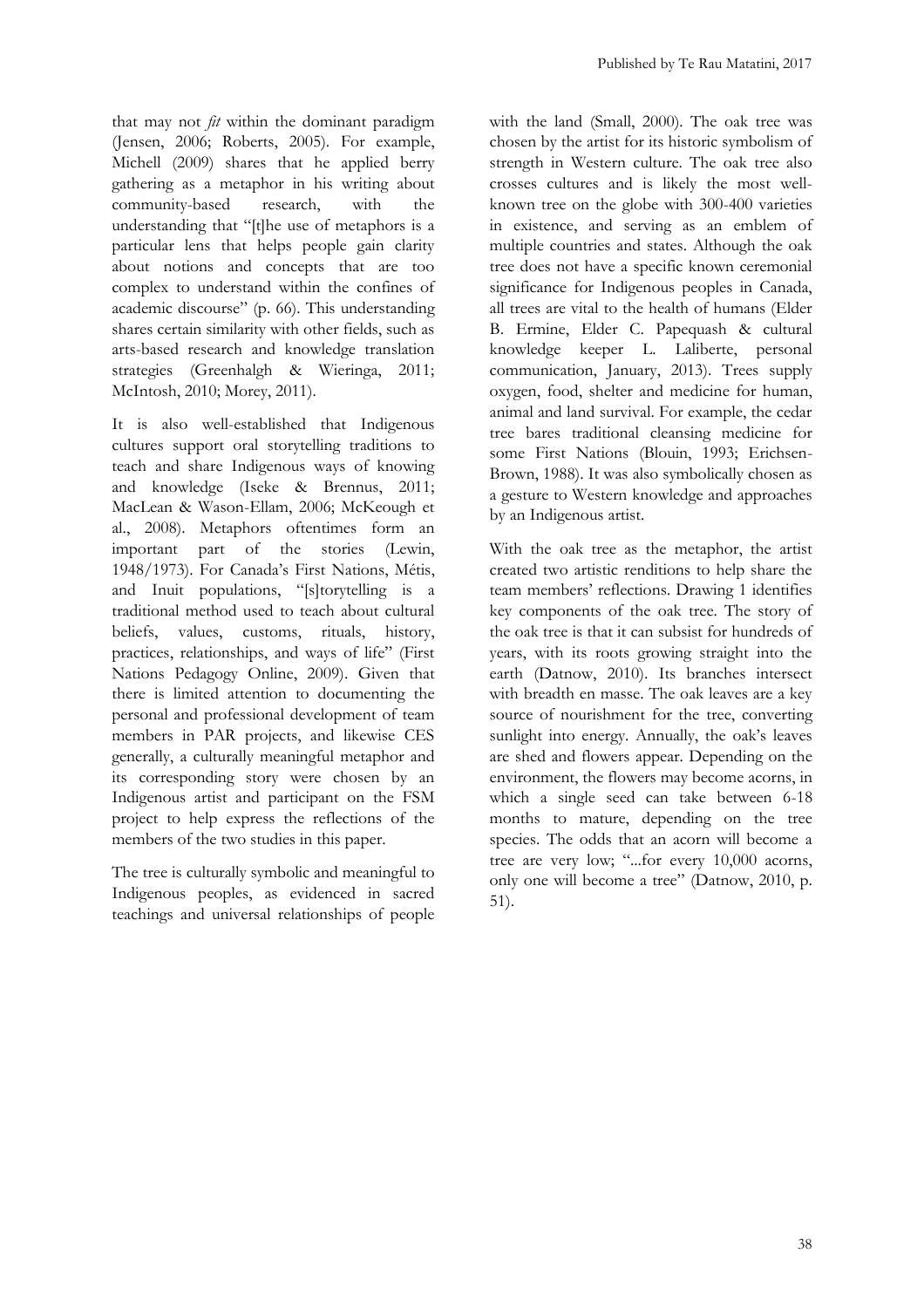

*Drawing 1: Parts of the oak tree*

*Artist: From Stilettos to Moccasins community researcher – Pauline Young*

Drawing 2 applies the tree metaphor to illustrate the results of the paper. The many leaves of the tree represent the individual experiences of the PAR and IAR team members establishing respectful relationships and gaining awareness of the importance of a cultural understanding. Like the leaves on a tree, this fundamentally fuelled the two studies. The team members' development is represented by the acorns, which took time to mature. Just as each acorn is unique, so too are the qualities and talents each member had to offer their respective projects and develop within them. Likewise, the flower that turned into an acorn only did so within a nourishing environment. Self-reflection was critical to the team members' growth, alongside the strength it took to engage in it, as represented by the oak tree's strong root base. For example, a non-Indigenous STREAM member shared that learning about a new culture and cultural practices was a challenge, however, she came to appreciate that "...when

was also difficult for individuals to open up, but it was nonetheless identified as necessary for a successful research project. One Indigenous STREAM member shared how it was "not easy to be open or vulnerable". Through feelings of vulnerability grew empowerment. The broad and distinct intersecting branches of the tree represent the varied and long-term connections among the team members in the studies. The longevity of the tree represents their sustained willingness and commitment to personal and professional development throughout the studies. Ultimately, it was the creation of a space for the team members' experiences to be shared that led to self-reflection: A FSM researcher shared that "[w]e created a circle that each woman would have their turn to use their voice [in]". At present, the existence of such a space appears to be as rare in research processes as the few oak acorns that eventually develop into a tree.

[she] didn't know, others would teach [her]." It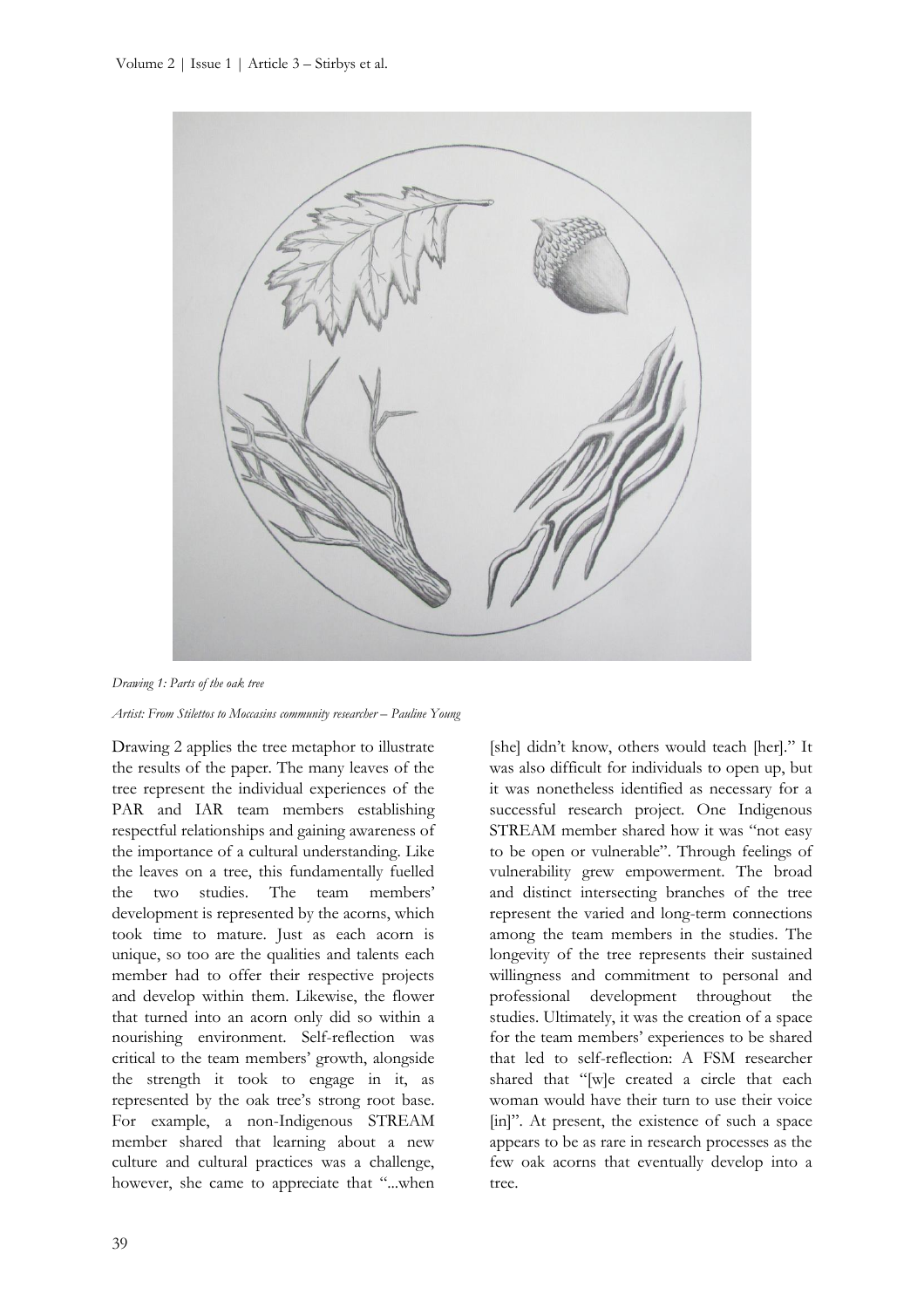



# **Implications for CES**

University researchers' experiences are minimally recognised in the Community Engaged Scholarship-oriented research literature, which generally includes PAR and IAR (Pappas, n.d.; Dalal, Skeete, Yeo, Lucas, & Rosenthal, 2009). As shared, only recently has PAR begun to acknowledge the personal and professional development of all team members, not just community members and nonuniversity based researchers. That said, Tsey et al. (2007) share that returns for community members in inclusive and empowering research approaches typically focus on "...an enhancement of their sense of self-worth, resilience, belief in their capacity to improve their social environment and ability to reflect on root causes of problems, find solutions and address immediate family difficulties" (p. 36). When university researchers' experiences are recognised, the focus is mainly on academic

incentives and not personal ones (Nyden, 2003). We know, however, that personal and professional development, although not termed as such, are accounted for in IAR. The results of this reflective paper share that the relational role of individuals with themselves and others, in terms of both professional and personal development, occurred for both university and community-based team members, and in compatible areas within and across Indigenousfocussed projects.

The implications of this understanding are varied and significant for CES generally, and two stand out. First, as CES gains recognition in the university infrastructure, it is critical that the experiences (personal and professional) of all team members, including university researchers, be accounted for. The benefits and drawbacks for community involved academic researchers cannot be overlooked, and in particular when the conversation about CES can directly impact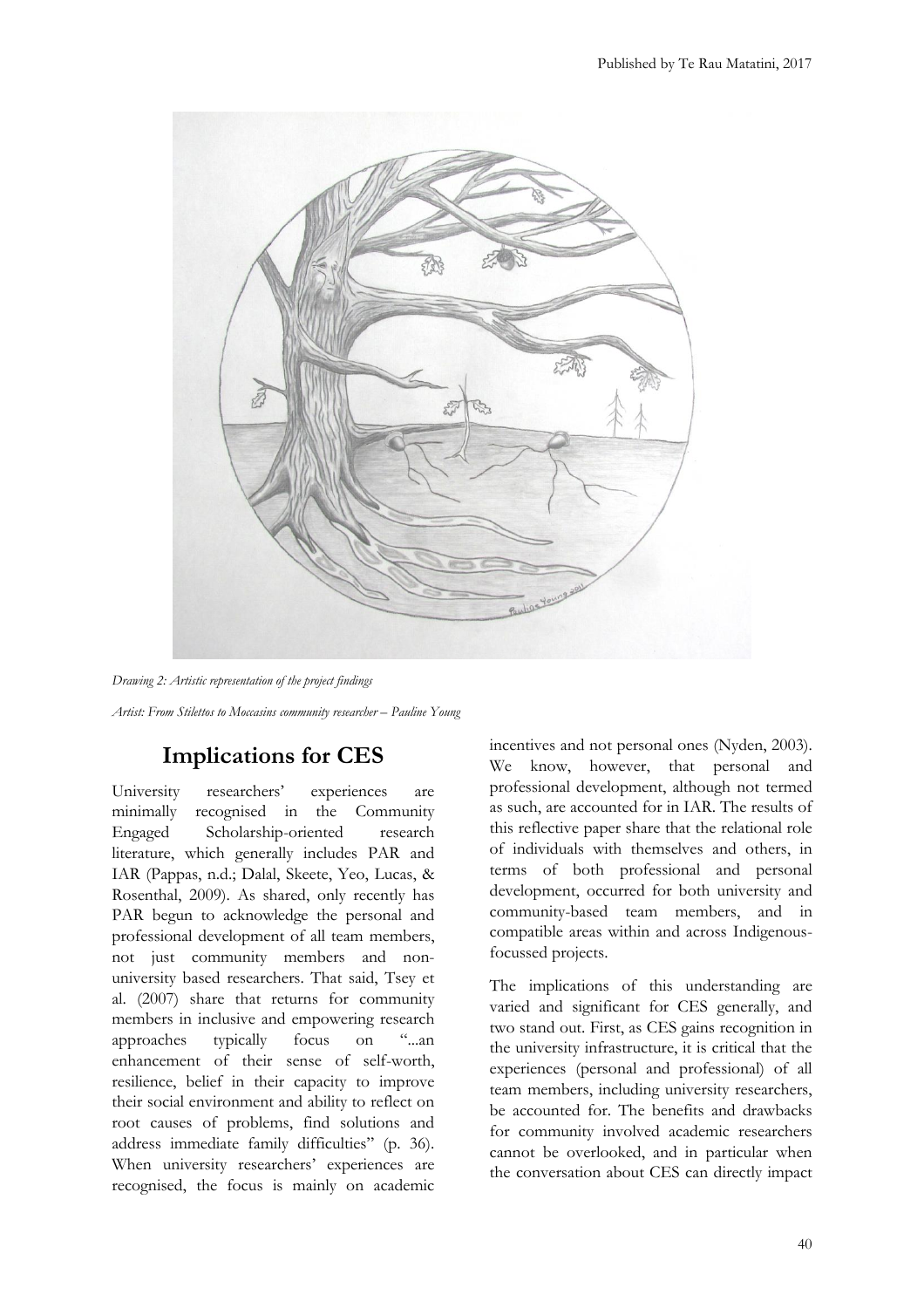their welfare (e.g., tenure, promotion, merit pay, self-fulfillment, meeting competencies, etc; Barreno et al., 2013). The Indigenous scholarship in this area underscores the need to approach the area from multiple ways of knowing and understanding, not just that of traditional Western science.

And second, if team members are developing both personally and professionally, this should naturally open the door to cross-cultural understanding. We know from varied experiences of PAR-related approaches that this has traditionally been an area of tension (Castleden, Sloan, & Lamb, 2012). The most recent Canadian report on CES shares that "[c]ommunity-engaged scholarship (CES) and community-academic partnerships are gaining momentum in higher education institutions….Yet there is a well-articulated disjuncture between calls for social relevance, knowledge translation and mobilization, community-based research, service-learning and engagement more broadly, and the resources, structures and policies in Canadian universities" (Wenger, Hawkins, & Seifer, 2011, p. 1). The Indigenous scholarship in this area recognises multiple ways of knowing in Indigenous research approaches (Fletcher, Hibbert, Robertson, & Asselin, 2013).

### **Conclusion**

The results of this reflective paper support the increasing call within Indigenous scholarship to create spaces for researchers' experiences to be recognised, in PAR scholarship to recognise university and community involved partnerships, and for CES to fully consider these. There is wisdom to be gained from these allied fields. An Indigenous Elder explicitly shares: "Emotionless, passionless, abstract, intellectual, academic research is a goddamn lie, it does not exist. It is a lie to ourselves and to other people. Humans – feeling, living, breathing, thinking humans – do research. When we try to cut ourselves off at the neck and pretend an objectivity that does not exist in the human world, we become dangerous, to ourselves first, and then to the people around us" (Hampton, 1995, p. 562, as cited in Wilson, 2008, p. 52). This paper shared that with this recognition, and just like the longevity of an oak tree, the relationships, cultural understanding and empowerment that developed for the team members from the two PAR and IAR informed studies has the potential to impact their personal and professional development for many years to come.

#### **References**

Barreno, L., Elliott, P., Madueke, I. & Sarny, D. (2013). *Community engaged scholarship and faculty assessment: A review of Canadian practices.*  Saskatchewan, Canada: University of Regina.

Baum, F., MacDougall, C., & Smith, D. (2006). Participatory action research. *Journal of Epidemiology and Community Health*, *60*(10), 854- 857. doi:10.1136/jech.2004.028662

Berg, B. (1998). *Qualitative research methods for the social sciences* (3rd ed.). Needham Heights, MA: Allyn and Bacon.

Blouin, G. (1993). *Weeds of the woods - Small trees and shrubs of the eastern forest*. Fredericton, Canada: Goose Lane Editions.

Boyatzis, R. (1998). *Transforming qualitative information: Thematic analysis and code development*. Thousand Oaks, CA: Sage.

Brass, S. I. (2000). *Put on the kettle: Study on identifying theoretical premises of Muskego and Asini Cree counselling methods* (Unpublished master's thesis)*.* University of Saskatchewan, Saskatoon, Canada.

Bull, J. R. (2010). Research with Aboriginal peoples: Authentic relationships as a precursor to ethical research. *Journal of Empirical Research on Human Research Ethics: An International Journal*, *5*(4), 13-22.

Canadian Aboriginal AIDS Network. (2013). *Alcohol use by Aboriginal persons living with HIV and AIDS and its association with access to care and treatment.* Vancouver, Canada: Canadian Aboriginal AIDS Network.

Carpenter, J. (2008). Metaphors in qualitative research: shedding light or casting shadows? *Research in Nursing & Health, 31*(3), 274-282. doi: 10.1002/nur.20253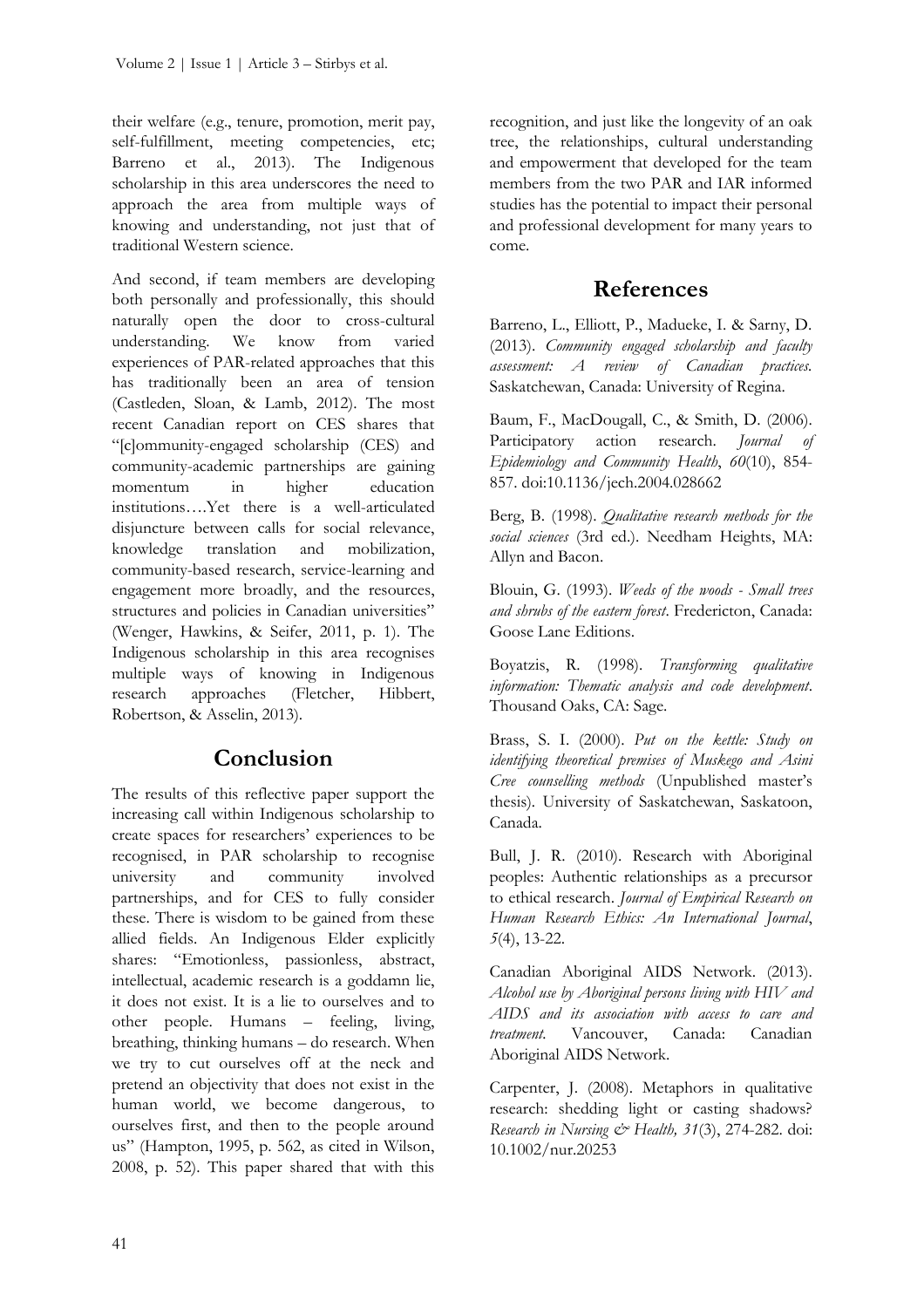Castellano, M. B. (2004). Ethics of Aboriginal research. *Journal of Aboriginal Health*, *1*(1), 98-114.

Castleden, H., Sloan, V., & Lamb, C. (2012). "I spent the first year drinking tea": Exploring Canadian university researchers' perspectives on community-based participatory research involving Indigenous peoples. *The Canadian Geographer, 56*(2), 160-179. doi: 10.1111/j.1541- 0064.2012.00432.x

Chambers, R. (1994). The origins and practice of participatory rural appraisal. *World Development, 22*(7), 953-969.

Creswell, J. (2013). *Qualitative inquiry and research design: Choosing among five approaches* (3rd ed.). Thousand Oaks, CA: Sage.

Chevalier, J. M., & Buckles, D. J. (2013). *Participatory action research: Theory and methods for engaged inquiry*. London, United Kingdom: Routledge.

Community-Campus Partnerships for Health. (2015). Retrieved from <https://ccph.memberclicks.net/>

Dalal, M., Skeete, R., Yeo, H. L., Lucas, G. I., & Rosenthal, M. S. (2009). A physician team's experiences in community-based participatory research: Insights into effective group collaborations. *American Journal of Preventive Medicine, 37*(6, Supplement 1), S288- S291.

Datnow, C. (2010). *The adventures of the sizzling six: The lone tree.* Birmingham, AB: Media Mint.

David, S., & Reid, R. (1999). Practicing participatory research in American Indian communities. *American Journal of Clinical Nutrition, 69*(4 suppl), 755S-759S.

Dell, C. A., Seguin, M., Hopkins, C., Tempier, R., Mehl-Madrona, L., Dell, D., … Mosier, K. (2011). From benzos to berries: How treatment offered at an Aboriginal youth solvent abuse treatment centre highlights the important role of culture. *Canadian Journal of Psychiatry, 56*(2), 75- 83.

Dell, C. A., Gardipy, J., Kirlin, N., Naytowhow, V., & Nicol, J. (2014). Enhancing the wellbeing of criminalized Indigenous women: A contemporary take on a traditional cultural knowledge form. In G. Balfour and E. Comack (Eds.), *Criminalizing women: Gender and (in)justice in neoliberal times* (2nd ed.; pp. 314-329). Halifax, Canada: Fernwood.

Denzin, N. K., & Lincoln, Y. S. (2008). Introduction: The discipline and practice of qualitative research. In N. K. Denzin & Y. S. Lincoln (Eds.), *The landscape of qualitative research* (3rd ed.; pp. 1–43). Thousand Oaks, CA: Sage.

Dua, E. (1999). Canadian anti-racist feminist thought: Scratching the surface of racism. In E. Dua & A. Robertson (Eds.), *Scratching the surface: Canadian anti-racist feminist thought* (pp. 7-34). Toronto, Canada: Women's Press.

Erichsen-Brown, C. (1988). *Medicinal and other uses of North-American plants. A historical survey with special reference to the eastern Indian tribes*. Toronto, Canada: General Publishing Company.

Ermine, W. (2004). *Ethical space: Transforming relations.* Retrieved from [http://www.traditions.gc.ca/docs/docs\\_disc\\_er](http://www.traditions.gc.ca/docs/docs_disc_ermine_e.cfm) [mine\\_e.cfm](http://www.traditions.gc.ca/docs/docs_disc_ermine_e.cfm)

Ermine, W. (2007). The ethical space of engagement. *Indigenous Law Journal, 6*(1), 193- 203.

First Nations Pedagogy Online. (2009). *Storytelling.* Retrieved from <http://firstnationspedagogy.ca/storytelling.html>

Fletcher, F., Hibbert, A., Robertson, F., & Asselin, J. (2013). Needs and readiness assessments: Tools for promoting communityuniversity engagement with Aboriginal communities. *Gateways: International Journal of Community Research and Engagement, 6*, 131-149.

Fornssler, B., McKenzie, H., Dell, C., Laliberte, L., & Hopkins, C. (2014). "I got to know them in a new way": Rela(y/t)ing rhizomes and community-based knowledge (brokers') transformation of Western and Indigenous knowledge. *Cultural Studies <=> Critical Methodologies, 14*(2), 179-193. doi: 10.1177/1532708613516428

Freire, P. (1970). *Pedagogy of the oppressed*. New York, NY: Herder & Herder.

Greenhalgh, T., & Wieringa, S. (2011). Is it time to drop the 'knowledge translation' metaphor? A critical literature review. *Journal of the Royal Society*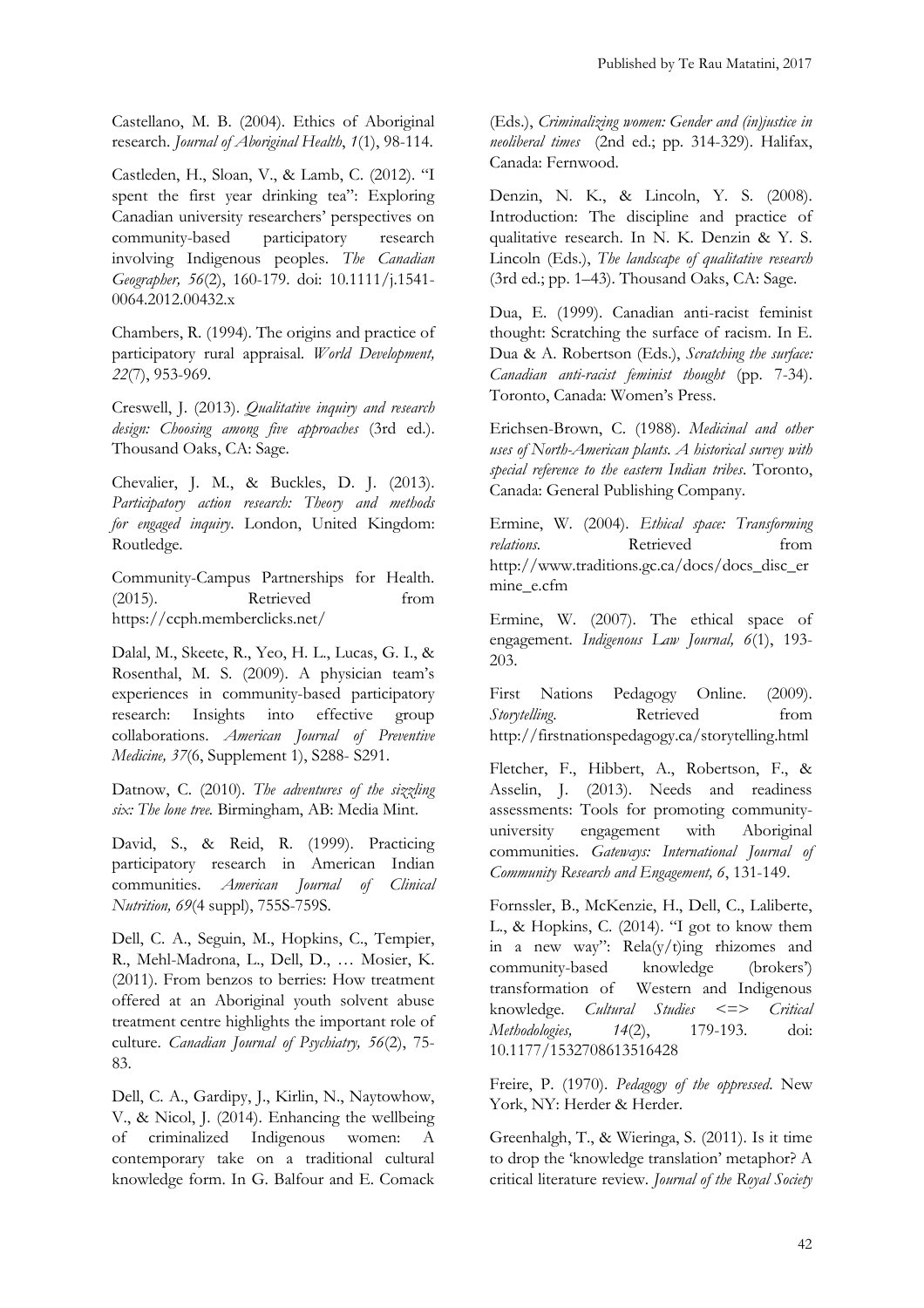*of Medicine, 104*(12), 501-509. doi: 10.1258/jrsm.2011.110285

Hall, B. L. (2013). Preface. In L. Shultz and T. Kajner (Eds.), *Engaged scholarship: The politics of engagement and disengagement* (pp. vii-ix). Rotterdam, Netherlands: Sense.

Hall, L., Dell, C., Fornssler, B., Hopkins C., & Mushquash C. (2015). Research as cultural renewal: applying two-eyed seeing in a research project about cultural interventions in First Nations addictions treatment*. The International Indigenous Policy Journal, 6*(2), 1-15. Retrieved from

[http://ir.lib.uwo.ca/cgi/viewcontent.cgi?article](http://ir.lib.uwo.ca/cgi/viewcontent.cgi?article=1229&context=iipj) [=1229&context=iipj](http://ir.lib.uwo.ca/cgi/viewcontent.cgi?article=1229&context=iipj)

Hart, M. A. (2002). *Seeking mino-pimatisiwin: An Aboriginal approach to helping*. Halifax, Canada: Fernwood.

Hart, M. A. (2010). Indigenous worldviews, knowledge, and research: The development of an Indigenous research paradigm. *Journal of Indigenous Voices in Social Work, 1*(1), 1-16.

Hertz, R. (Ed.). (1997). *Reflexivity & voice*. Thousand Oaks, CA: Sage.

Holmes, W., Stewart, P., Garrow, A., Anderson, I., & Thorpe, L. (2002). Researching Aboriginal health: Experience from a study of young people's health and well-being. *Social Science & Medicine, 54*(8), 1267-1279.

Iseke, J., & Brennus, B. (2011). Learning life lessons from Indigenous storytelling with Tom McCallum. In G. J. S., Dei (Ed.), *Indigenous Philosophies and Critical Education* (pp. 1-18). New York, NY: Peter Lang.

Israel, B., Eng E., Schulz, A., & Parker, E. (2005). *Methods in community-based participatory research for health*. San Francisco, CA: Jossey-Bass.

Israel, B. A., Schulz, A., Parker, E., & Becker, A. (2001). Community-based participatory research: Policy recommendations for promoting a partnership approach in health research. *Education for Health, 14*(2), 182-197.

Israel, B. A., Schurman, S. J., & House, J. S. (1989). Action research on occupational stress: involving workers as researchers. *International Journal of Health Services, 19*(1), 135-155.

Jensen, D. (2006). Metaphors as a bridge to understanding educational and social contexts. *International Journal of Qualitative Methods*, *5*(1), 1- 17.

Jordan, C. (Ed.). (2007). *Peer review workgroup, community-engaged scholarship for health collaborative: community-engaged scholarship review, promotion & tenure package.* Retrieved from [http://depts.washington.edu/ccph/pdf\\_files/C](http://depts.washington.edu/ccph/pdf_files/CES_RPT_Package.pdf) [ES\\_RPT\\_Package.pdf](http://depts.washington.edu/ccph/pdf_files/CES_RPT_Package.pdf)

Kajner, T. (2015). Construction and mediation of the "other" in community-engaged scholarship: The importance of not-knowing. *Engaged Scholar Journal, 1*(1), 15-32. Retrieved from

[http://www.usask.ca/engagedscholar/documen](http://www.usask.ca/engagedscholar/documents/EngagedScholarJournal-Issue1-2015.pdf) [ts/EngagedScholarJournal-Issue1-2015.pdf](http://www.usask.ca/engagedscholar/documents/EngagedScholarJournal-Issue1-2015.pdf)

Kerrigan, D., Kennedy, C., Morgan-Thomas, R., Reza-Paul, S., Mwangi, P., Thi Win, K., … Butler, J. (2015). A community empowerment approach to the HIV response among sex workers: effectiveness, challenges, and considerations for implementation and scale-up. *The Lancet, 385:* 172-185.

Kindon, S., Pain, R., & Kesby, M. (Eds.). (2007). *Participatory action research approaches and methods: connecting people, participation and place.* London, United Kingdom: Routledge.

Kovach, M. (2010). *Indigenous methodologies: Characteristics, conversations, and contexts*. Toronto, Canada: University of Toronto Press.

Lewin, K. (1973) Action research and minority problems. In K. Lewin (Ed.), *Resolving social conflicts: Field theory in social science* (pp. 201-216)*.* London, United Kingdom: Souvenir Press. (Original work published 1948)

Lewis-Beck, M., Bryman, A., & Liao, T. (Eds.). (2004). *The SAGE encyclopedia of social science research methods*. Retrieved from [https://books.google.ca/books?id=iu1yAwAA](https://books.google.ca/books?id=iu1yAwAAQBAJ&pg=PA640&lpg=PA640&dq=social+science+metaphor+in+research&source=bl&ots=lwZX-utJKp&sig=EluFsSW0l6vqOexRe_CvX4sGI2c&hl=en&sa=X&ved=0CDoQ6AEwBGoVChMIsuyrhpaDyAIVCAqSCh3HLwv6#v=onepage&q=social%20science%20metaphor%20in%20research&f=false) [QBAJ&pg=PA640&lpg=PA640&dq=social+sci](https://books.google.ca/books?id=iu1yAwAAQBAJ&pg=PA640&lpg=PA640&dq=social+science+metaphor+in+research&source=bl&ots=lwZX-utJKp&sig=EluFsSW0l6vqOexRe_CvX4sGI2c&hl=en&sa=X&ved=0CDoQ6AEwBGoVChMIsuyrhpaDyAIVCAqSCh3HLwv6#v=onepage&q=social%20science%20metaphor%20in%20research&f=false) [ence+metaphor+in+research&source=bl&ots=](https://books.google.ca/books?id=iu1yAwAAQBAJ&pg=PA640&lpg=PA640&dq=social+science+metaphor+in+research&source=bl&ots=lwZX-utJKp&sig=EluFsSW0l6vqOexRe_CvX4sGI2c&hl=en&sa=X&ved=0CDoQ6AEwBGoVChMIsuyrhpaDyAIVCAqSCh3HLwv6#v=onepage&q=social%20science%20metaphor%20in%20research&f=false) [lwZX-](https://books.google.ca/books?id=iu1yAwAAQBAJ&pg=PA640&lpg=PA640&dq=social+science+metaphor+in+research&source=bl&ots=lwZX-utJKp&sig=EluFsSW0l6vqOexRe_CvX4sGI2c&hl=en&sa=X&ved=0CDoQ6AEwBGoVChMIsuyrhpaDyAIVCAqSCh3HLwv6#v=onepage&q=social%20science%20metaphor%20in%20research&f=false)

[utJKp&sig=EluFsSW0l6vqOexRe\\_CvX4sGI2c](https://books.google.ca/books?id=iu1yAwAAQBAJ&pg=PA640&lpg=PA640&dq=social+science+metaphor+in+research&source=bl&ots=lwZX-utJKp&sig=EluFsSW0l6vqOexRe_CvX4sGI2c&hl=en&sa=X&ved=0CDoQ6AEwBGoVChMIsuyrhpaDyAIVCAqSCh3HLwv6#v=onepage&q=social%20science%20metaphor%20in%20research&f=false) [&hl=en&sa=X&ved=0CDoQ6AEwBGoVChM](https://books.google.ca/books?id=iu1yAwAAQBAJ&pg=PA640&lpg=PA640&dq=social+science+metaphor+in+research&source=bl&ots=lwZX-utJKp&sig=EluFsSW0l6vqOexRe_CvX4sGI2c&hl=en&sa=X&ved=0CDoQ6AEwBGoVChMIsuyrhpaDyAIVCAqSCh3HLwv6#v=onepage&q=social%20science%20metaphor%20in%20research&f=false) [IsuyrhpaDyAIVCAqSCh3HLwv6#v=onepage&](https://books.google.ca/books?id=iu1yAwAAQBAJ&pg=PA640&lpg=PA640&dq=social+science+metaphor+in+research&source=bl&ots=lwZX-utJKp&sig=EluFsSW0l6vqOexRe_CvX4sGI2c&hl=en&sa=X&ved=0CDoQ6AEwBGoVChMIsuyrhpaDyAIVCAqSCh3HLwv6#v=onepage&q=social%20science%20metaphor%20in%20research&f=false) [q=social%20science%20metaphor%20in%20res](https://books.google.ca/books?id=iu1yAwAAQBAJ&pg=PA640&lpg=PA640&dq=social+science+metaphor+in+research&source=bl&ots=lwZX-utJKp&sig=EluFsSW0l6vqOexRe_CvX4sGI2c&hl=en&sa=X&ved=0CDoQ6AEwBGoVChMIsuyrhpaDyAIVCAqSCh3HLwv6#v=onepage&q=social%20science%20metaphor%20in%20research&f=false) [earch&f=false](https://books.google.ca/books?id=iu1yAwAAQBAJ&pg=PA640&lpg=PA640&dq=social+science+metaphor+in+research&source=bl&ots=lwZX-utJKp&sig=EluFsSW0l6vqOexRe_CvX4sGI2c&hl=en&sa=X&ved=0CDoQ6AEwBGoVChMIsuyrhpaDyAIVCAqSCh3HLwv6#v=onepage&q=social%20science%20metaphor%20in%20research&f=false)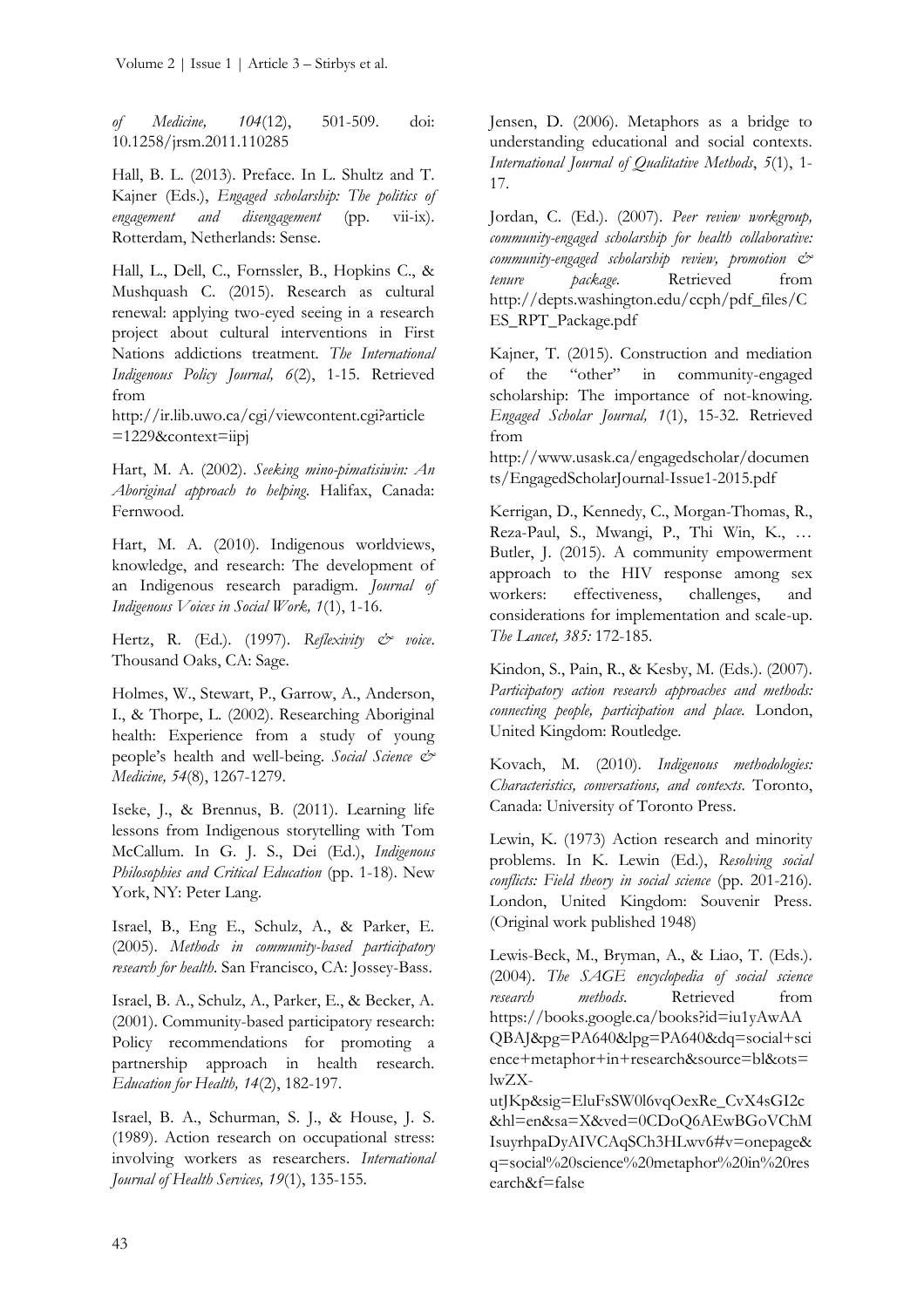Lloyd, K., Bilous, R., Clark, L., Hammersley, L., Baker, M., Coffey, E., Rawlings-Sanaei, F. (2016). Exploring the reciprocal benefits of community-university engagement through PACE. In J. Sachs & L. Clark (Eds.), *Learning Through Community Engagement* (pp. 245-261)*.* doi: 10.1007/978-981-10-0999-0\_16, 245-261

Macaulay, A. C., Commanda, L. E., Freeman, W. L., Gibson, N., McCabe, M. L., Robbins, C. M., & Twohig, P. L. (1999). Participatory research maximises community and lay involvement. *British Medical Journal, 319*(7212), 774-778.

Macaulay, A. C., Ing, A., Salsberg, J., McGregor, A., Saad-Haddad, C., Rice, J., … Gray-Donald, K. (2007). Community based participatory research: Lessons from sharing results with the community: Kahnawake schools diabetes prevention project. *Progress in Community Health Partnerships: Research, Education, and Action*, *1*(2), 143-152.

MacLean, M., & Wason-Ellam, L. (2006). *When Aboriginal and Metis teachers use storytelling as an instructional practice.* Retrieved from <http://www.education.gov.sk.ca/storytelling>

Mann, C. C. (2005). *1491: New revelations of the Americas before Columbus.* New York, NY: Vintage.

McIntosh, P. (2010). The puzzle of metaphor and voice in arts-based social research. *International Journal of Social Research Methodology, 13*(2), 157-169.

McKeough, A., Bird, S., Tourigny, E., Romaine, A., Graham, S., Ottmann, J., & Jerry, J. (2008). Storytelling as a foundation to literacy development for Aboriginal children: Culturally and developmentally appropriate practices. *Canadian Psychology, 49*(2), 148-154. doi: 10.1037/0708-5591.49.2.148

Metzger, J., & Szekeres S. (2010). The scholarship of engagement. Retrieved from [https://www2.naz.edu/download\\_file/view/26](https://www2.naz.edu/download_file/view/2656/1520/) [56/1520/](https://www2.naz.edu/download_file/view/2656/1520/)

Michell, H. (2009). Gathering berries in northern contexts: A Woodlands Cree metaphor for community-based research. *Pimatisiwin: A*  *Journal of Aboriginal and Indigenous Community Health*, *7*(1), 65-73.

Minkler, M. (2005). Community-based research partnerships: Challenges and opportunities. *Journal of Urban Health*, *82*(Suppl 2), ii3-ii12. doi:10.1093/jurban/jti034

Miller, R., & Brewer, J. (Eds). (2003). *The A-Z of social research. A dictionary of key social science research concepts*. Thousand Oaks, CA: Sage.

Morey, C. M. (2011). Visual metaphor, embodied knowledge and the epistemological indefinite. *Wacana Seni Journal of Arts Discourse, 10*, 15-28.

Moustakas, C. (1994). *Phenomenological research methods*. Thousand Oaks, CA: Sage.

Myrdal, G. (1969). *Objectivity in social research*. New York, NY: Pantheon Books.

Nyden, P. (2003). Academic incentives for faculty participation in community-based participatory research. *Journal of General Internal Medicine, 18*(7), 576-585.

Olshansky, E. (2008). The use of communitybased participatory research to understand and work with vulnerable populations. In M. de Chesnay & B. A. Anderson (Eds.), *Caring for the vulnerable: Perspectives in nursing theory, practice, and research* (pp. 269- 275). Sudbury, MA: Jones & Barlett Learning.

Papequash, C. (Elder). (2011). *The yearning journey. Escape from alcoholism.* Saskatchewan, Canada: Seven Generation Helpers, Key Anishnabe First Nations.

Pappas, J. G. (n.d.). A practitioner's thoughts and authentic stories about service learning and civic engagement projects. *Journal for Civic Commitment, 5.* Retrieved from [http://ccncce.org/articles/a-practitioners](http://ccncce.org/articles/a-practitioners-thoughts-and-authentic-stories-about-service-learning-and-civic-engagement-projects/)[thoughts-and-authentic-stories-about-service](http://ccncce.org/articles/a-practitioners-thoughts-and-authentic-stories-about-service-learning-and-civic-engagement-projects/)[learning-and-civic-engagement-projects/](http://ccncce.org/articles/a-practitioners-thoughts-and-authentic-stories-about-service-learning-and-civic-engagement-projects/)

Patton, M. Q. (2002). *Qualitative research and evaluation methods* (3rd ed.). Thousand Oaks, CA: Sage.

Popovici, M. (2013). *May 10-11 CFICE VAW Hub Steering Committee Meeting Documents: Overview of relevant literature on community-academic*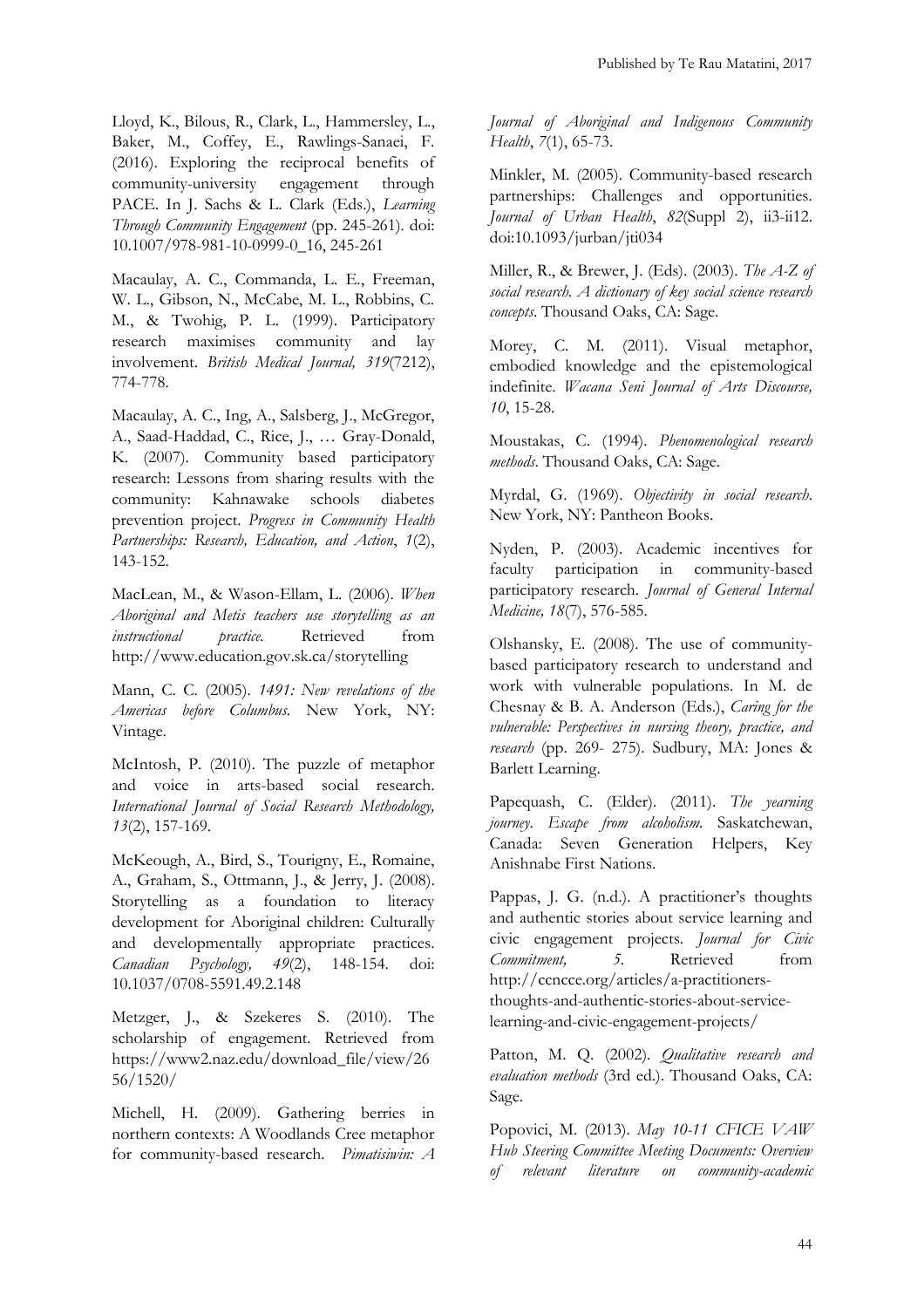*partnerships.* Retrieved from [http://carleton.ca/communityfirst/wp](http://carleton.ca/communityfirst/wp-content/uploads/CFICE-VAW-literature-review-May-2013.pdf)[content/uploads/CFICE-VAW-literature](http://carleton.ca/communityfirst/wp-content/uploads/CFICE-VAW-literature-review-May-2013.pdf)[review-May-2013.pdf](http://carleton.ca/communityfirst/wp-content/uploads/CFICE-VAW-literature-review-May-2013.pdf)

Reid, C., Brief, E., & LeDrew, R. (2009). *Our common ground: Cultivating women's health through community based research*. Vancouver, Canada: Women's Health Research Network.

Reid, C., Tom, A., & Frisby, W. (2006). Finding the 'action' in feminist participatory action research. *Action Research, 4*(3), 315-332. doi: 10.1177/1476750306066804

Roberts, R. (2005). Caught between two worlds: An Aboriginal researcher's experience researching in her home community. *Pimatisiwin: A Journal of Aboriginal and Indigenous Community Health, 3*(2), 101-108.

Rowan M., Poole, N., Shea, B., Gone, J. P., Mykota, D., Farag, M., … Dell, C. (2015). *Cultural interventions to treat addictions in Indigenous populations: findings from a scoping study*. Retrieved from

[http://www.ncbi.nlm.nih.gov/pmc/articles/PM](http://www.ncbi.nlm.nih.gov/pmc/articles/PMC4158387/) [C4158387/](http://www.ncbi.nlm.nih.gov/pmc/articles/PMC4158387/)

Small, D. M. (2000). *First Nations art forms in relationship to spirituality: About trees.* Retrieved from

[http://web.viu.ca/firstnations/doris/treemed.ht](http://web.viu.ca/firstnations/doris/treemed.htm) [m](http://web.viu.ca/firstnations/doris/treemed.htm)

Smylie, J., Martin, C. M., Kaplan-Myrth, N., Steele, L., Tait, C., & Hogg, W. (2003). Knowledge translation and Indigenous knowledge. *International Journal of Circumpolar Health*, *63*(Suppl 2), 139-143.

Stringer, E. T. (2014). *Action research.* Retrieved from

[https://books.google.ca/books?hl=en&lr=&id](https://books.google.ca/books?hl=en&lr=&id=nasgAQAAQBAJ&oi=fnd&pg=PR1&dq=action+oriented+research+public+health&ots=YSP7g_x2bl&sig=PTVElUQWvHb7cVDFe5vW-0Jlb5U#v=onepage&q&f=false) [=nasgAQAAQBAJ&oi=fnd&pg=PR1&dq=acti](https://books.google.ca/books?hl=en&lr=&id=nasgAQAAQBAJ&oi=fnd&pg=PR1&dq=action+oriented+research+public+health&ots=YSP7g_x2bl&sig=PTVElUQWvHb7cVDFe5vW-0Jlb5U#v=onepage&q&f=false) [on+oriented+research+public+health&ots=YS](https://books.google.ca/books?hl=en&lr=&id=nasgAQAAQBAJ&oi=fnd&pg=PR1&dq=action+oriented+research+public+health&ots=YSP7g_x2bl&sig=PTVElUQWvHb7cVDFe5vW-0Jlb5U#v=onepage&q&f=false) [P7g\\_x2bl&sig=PTVElUQWvHb7cVDFe5vW-](https://books.google.ca/books?hl=en&lr=&id=nasgAQAAQBAJ&oi=fnd&pg=PR1&dq=action+oriented+research+public+health&ots=YSP7g_x2bl&sig=PTVElUQWvHb7cVDFe5vW-0Jlb5U#v=onepage&q&f=false)[0Jlb5U#v=onepage&q&f=false](https://books.google.ca/books?hl=en&lr=&id=nasgAQAAQBAJ&oi=fnd&pg=PR1&dq=action+oriented+research+public+health&ots=YSP7g_x2bl&sig=PTVElUQWvHb7cVDFe5vW-0Jlb5U#v=onepage&q&f=false)

Swantz, M. L. (2008). Participatory action research as practice. In P. Reason & H. Bradbury (Eds.), *The sage handbook of action research: Participative inquiry and practice* (pp. 31- 48). Thousand Oaks, CA: Sage.

Tait, C. (2008). Ethical programming: Towards a community-centred approach to mental health and addiction programming in Aboriginal communities. *Pimatisiwin: A Journal of Aboriginal and Indigenous Community Health*, *6*(1), 29-60.

Tandon, R. (Ed.). (2002). *Participatory research: Revisiting the roots.* New Delhi, India: Mosaic.

Tempier, A., Dell, C., Papequash, E., Duncan, R., & Tempier, R. (2011). Awakening: 'Spontaneous recovery' from substance abuse among Aboriginal Peoples in Canada. *The International Indigenous Policy Journal. 2*(1), 1-18. Retrieved from http://ir.lib.uwo.ca/iipj/vol2/iss1/7

Thorne, S. (2000). Data analysis in qualitative research. *Evidence Based Nursing, 3*(3), 68–70.

Tsey, K., Wilson, A., Haswell-Elkins, M., Whiteside, M., McCalman, J., Cadet-James, Y., & Wenitong, M. (2007). Empowerment-based research methods: a 10-year approach to enhancing Indigenous social and emotional wellbeing. *Australasian Psychiatry, 15*(Suppl 1), S34-S38. doi: 10.1080/10398560701701163

Tuhiwai-Smith, L. (1999). *Decolonizing methodologies: Research and Indigenous Peoples*. London, United Kingdom: Zed Books.

Weber-Pillwax, C. (2001). What is Indigenous research? *Canadian Journal of Native Education, 25*(2), 166-174. Retrieved from [http://search.proquest.com/docview/23030693](http://search.proquest.com/docview/230306931?OpenUrlRefId=info:xri/sid:primo&accountid=14739) [1?OpenUrlRefId=info:xri/sid:primo&accountid](http://search.proquest.com/docview/230306931?OpenUrlRefId=info:xri/sid:primo&accountid=14739)  $=14739$ 

Wenger, L., Hawkins, L., & Seifer, S. D. (2012). Community-engaged scholarship: Critical junctures in research, practice and policy. *Journal of Higher Education Outreach and Engagement, 16*(1), 171-181. Retrieved from [https://depts.washington.edu/ccph/pdf\\_files/](https://depts.washington.edu/ccph/pdf_files/Wenger-JHEOEMarch2012.pdf) [Wenger-JHEOEMarch2012.pdf](https://depts.washington.edu/ccph/pdf_files/Wenger-JHEOEMarch2012.pdf)

Whitehead, J. (2010, May). *Empowerment and action research: Personal growth, professional development, and social change in educational and community settings.* Speech presented at the Seventh Annual Action Research Conference University of San Diego School of Leadership and Education Science, San Diego, CA.